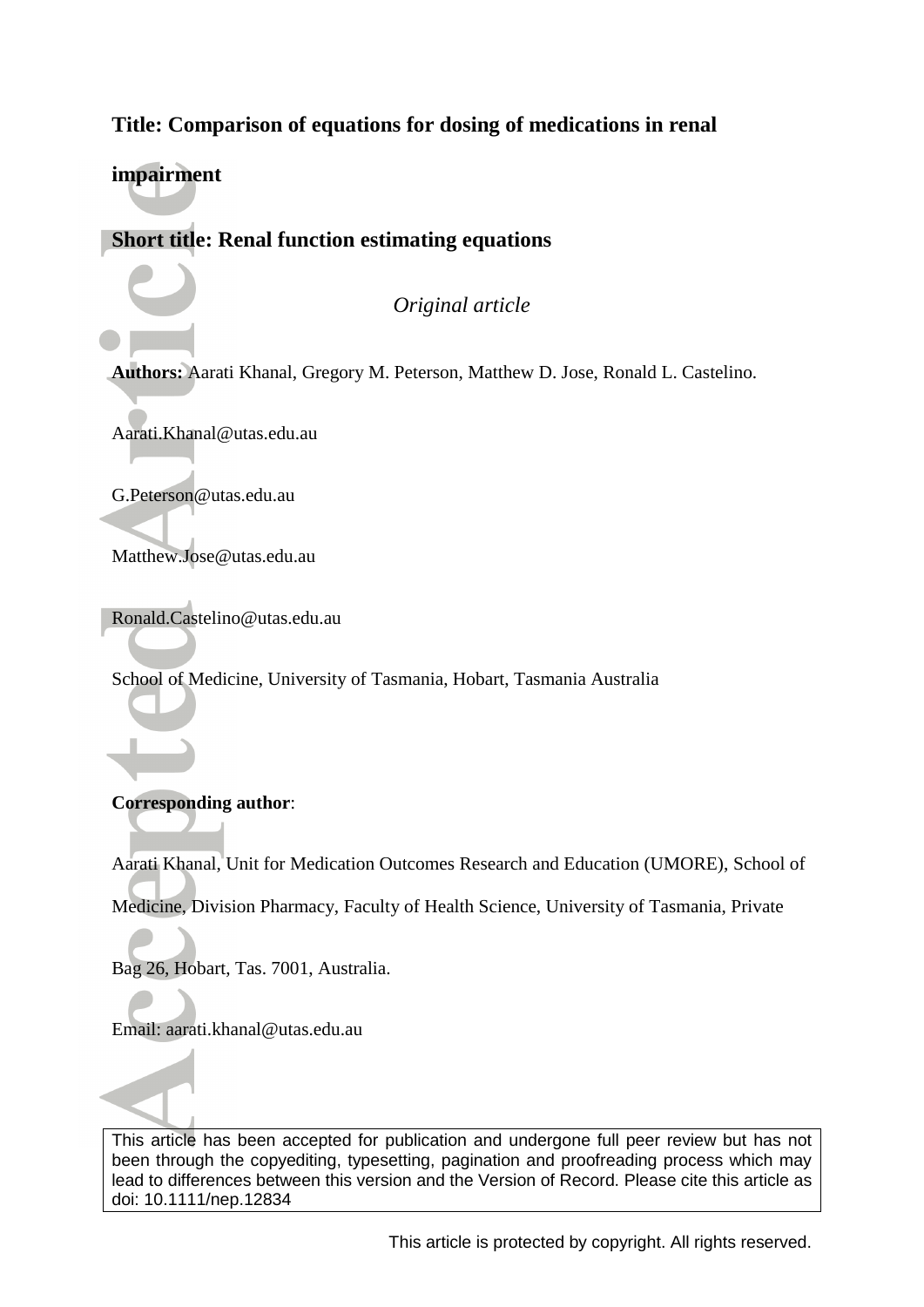## **Abstract**

*Aim:* To determine the concordance among the Cockcroft-Gault, the Modification of Diet in Renal Disease (MDRD) and the CKD-Epidemiology Collaboration (CKD-EPI) equations in hypothetical dosing of renally cleared medications.

*Methods:* A total of 2163 patients prescribed at least one of the 31 renally cleared drugs under review were included in the study. Kidney function was estimated using the three equations. We compared actual prescribed dosages of the same drug to recommended dosages based on the kidney function as calculated by each of the equations and applying dosing recommendations in the Australian Medicines Handbook.

*Results:* There was a significant difference in the kidney function values estimated from the three equations (P<0.001). Despite the good overall agreement in renal drug dosing, we found selected but potentially important discrepancies among the doses rendered from the equations. The CKD-EPI equation non-normalised for body surface area had a greater rate of concordance with the Cockcroft-Gault equation than the MDRD equation for renal drug dosing.

*Conclusions:* There is need for a long-term multi-centre study in a diverse population to define the clinical effects of the discrepancies among the equations for drug dosing. Given the greater concordance of the non-normalised CKD-EPI equation with the Cockcroft-Gault equation for dosing, the recommendation by Kidney Health Australia and the United States National Kidney Disease Education Program that "dosing based on either eCrCl or an eGFR with body surface area normalisation removed are acceptable" seems suitable and practicable for the purpose of dosing of non-critical drugs in the primary care setting.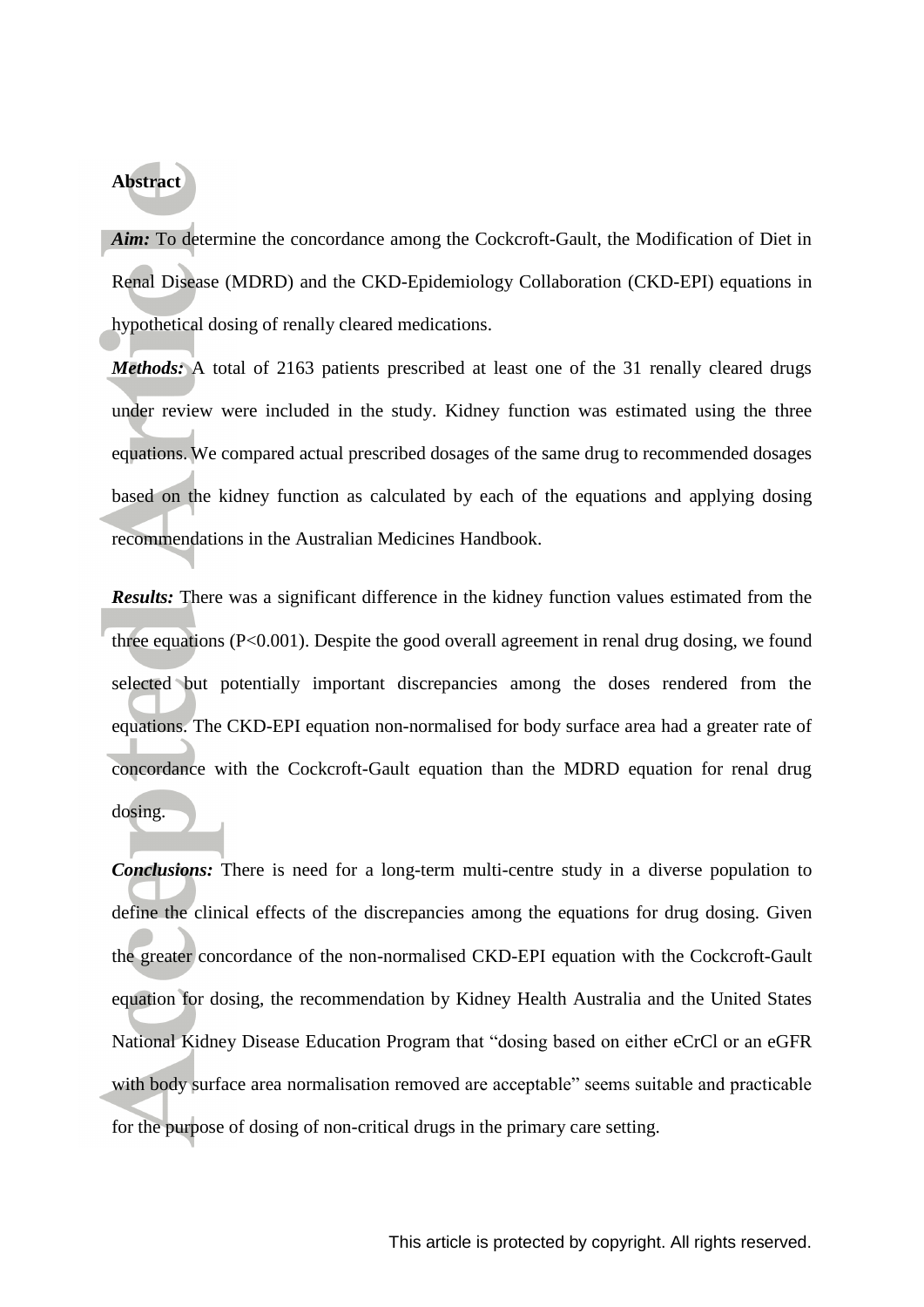**Key words:** Kidney function, Kidney function estimating equations, MDRD equation, CKD-

EPI equation, Cockcroft-Gault equation, eGFR

Acc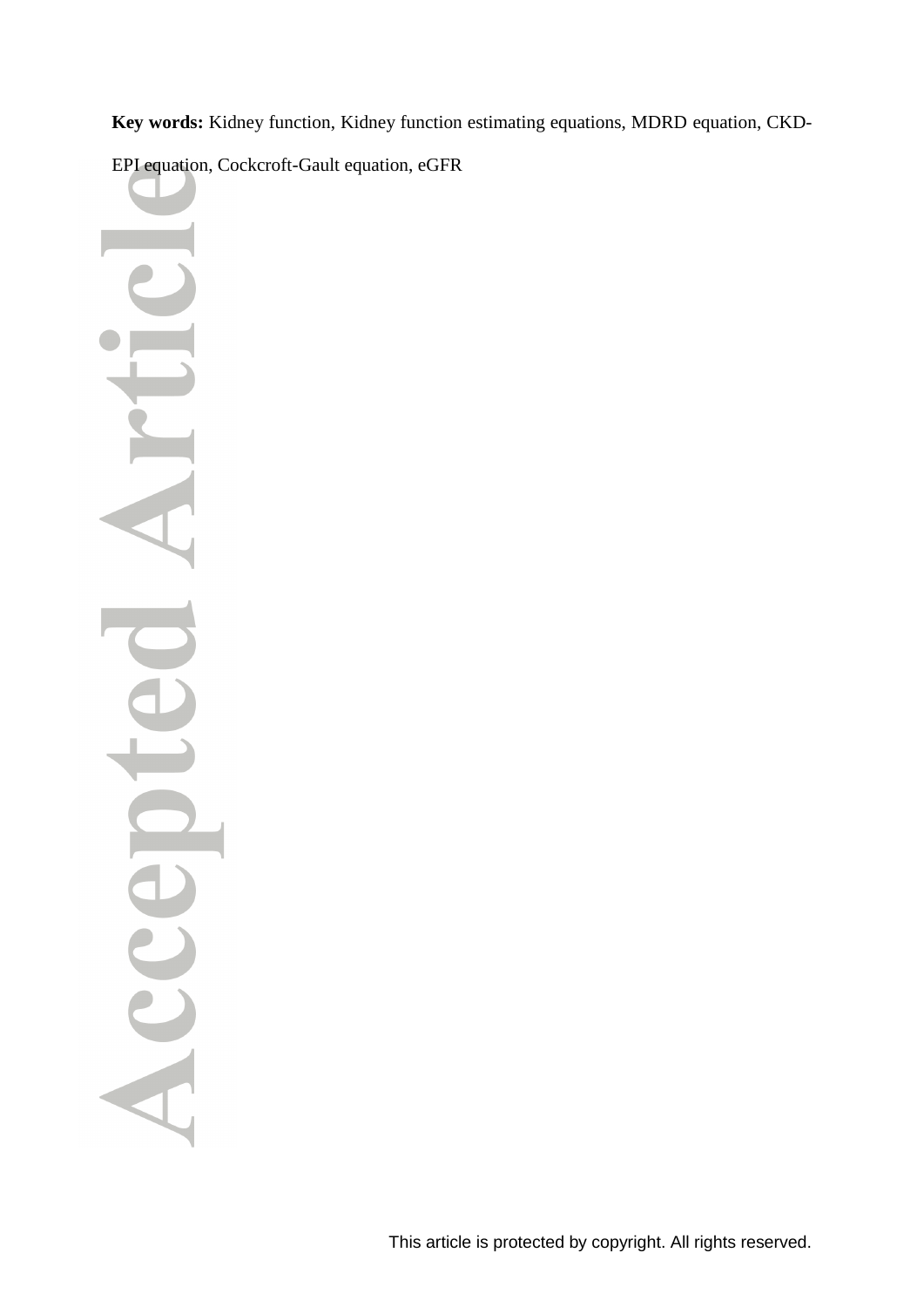#### **Introduction**

Chronic kidney disease (CKD) is a significant and growing public health problem that is associated with premature mortality.<sup>[1](#page-11-0)</sup> Renal impairment alters the effects of many drugs, sometimes decreasing their effects but more often increasing their effects and potentially toxicity[.](#page-11-1)<sup>2</sup> Many of these changes are predictable and can be prevented by adjusting drug doses[.](#page-11-2)<sup>3</sup> Traditionally, the creatinine clearance (CrCl) estimated by the Cockcroft-Gault equatio[n](#page-11-3)<sup>4</sup> has been the most commonly used method to estimate renal function for drug dosing purposes, as evidenced by its widespread use in both drug developmental arenas and recommendations that appear in pharmaceutical product information.<sup>[4](#page-11-3)</sup>

In recent years, several new equations have been proposed to estimate kidney function in patients with CKD; the Modification of Diet in Renal Disease (MDRD) and Chronic Kidney Disease  $-$  Epidemiology Collaboration (CKD-EPI) equations.<sup>[5,](#page-11-4)[6](#page-11-5)</sup> These latter equations, normalised for the patient's body surface area (BSA) and expressed in mL/min/1.73 m<sup>2</sup>, are routinely used in Australian laboratories and health centres to automatically report eGFR with every request for serum creatinine determination.<sup>[7,](#page-11-6)[8](#page-11-7)</sup> There is abundant evidence that these two new equations provide more accurate estimation of the GFR;<sup>[9](#page-11-8)</sup> however, there has also been discussion on whether these new equations could be used for renal drug dosing.<sup>[10-13](#page-11-9)</sup>

Studies have questioned the use of the Cockcroft-Gault equation for renal dosing and recommended using MDRD for conducting renal pharmacokinetic studies and adjusting doses in the clinical settings.<sup>[14,](#page-11-10)[15](#page-11-11)</sup> The Cockcroft-Gault formula is prone to high variability due to inconsistent use of ideal, actual or adjusted body weight, and indicates the need for dosage adjustment more often due to a more conservative estimation of kidney function.<sup>[16](#page-11-12)[,17](#page-11-13)</sup>

The United States National Kidney Disease Education Program stated that either the Cockcroft-Gault or MDRD equation can be used as the estimate of kidney function for drug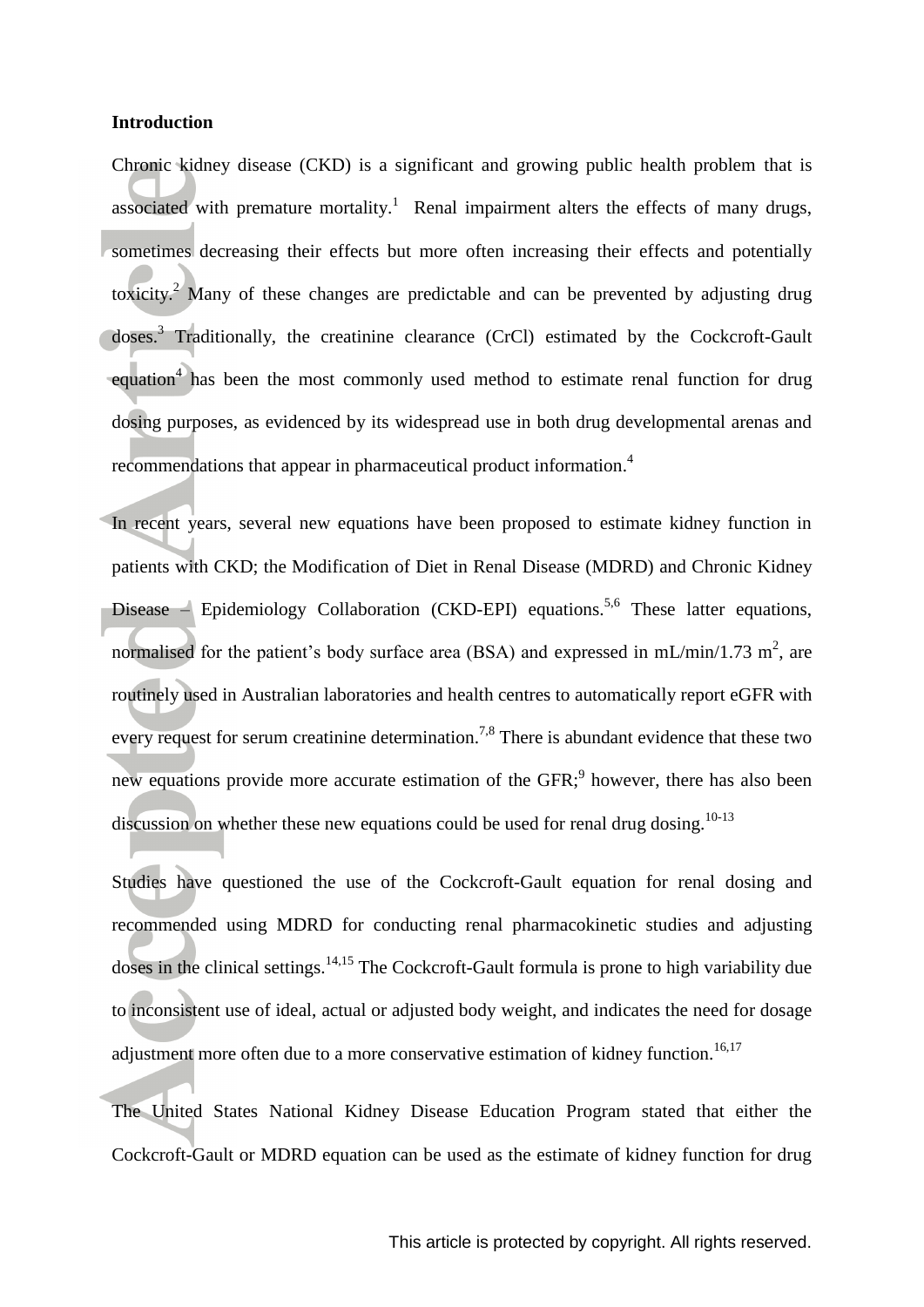dosing.<sup>[18](#page-11-14)</sup> Similarly, in 2007 the Australasian Creatinine Consensus suggested that using the eGFR calculated with the MDRD formula was acceptable to assist with drug dosing decisions in general practice for non-critical-dose drugs.<sup>[19](#page-11-15)</sup> This has led to considerable debate on the topic,<sup>[13](#page-11-16)[,20](#page-12-0)</sup> with some studies suggesting that Cockcroft-Gault should remain the equation of choice for drug dosing as the differences in the doses rendered were too significant to replace Cockcroft-Gault with MDRD for dosing.[13](#page-11-16)[,21-25](#page-12-1)

The CKD-EPI equation has been recommended to be used in clinical laboratories to routinely provide eGFR values with each request for serum creatinine.<sup>[26](#page-12-2)</sup> There is, however, limited information on clinical application of this equation for the purpose of dose adjustment. Further, unlike MDRD, there has been no formal recommendation on use of this equation for drug dosing. However, it is worth noting that clinicians often use the eGFR provided by the laboratories for drug dosing purposes in the clinical setting.<sup>[27](#page-12-3)</sup>

Given this background, we were interested to evaluate the agreement among the three formulae if hypothetically used in dosing of renally cleared drugs commonly prescribed in primary care settings. The two objectives of the study were (1) compare kidney function estimates based on the CKD-EPI, Cockcroft-Gault and MDRD equations, and 2) determine the concordance among the Cockcroft-Gault equation, MDRD (with and without BSA normalisation) and the CKD-EPI equation (with and without BSA normalisation) for hypothetical dosing of renally cleared medications.

#### **Methods**

We examined a sample of de-identified medication review cases extracted from the database of Medscope, an IT company providing decision support solutions for accredited pharmacists performing medication reviews. The Home Medicines Review and Residential Medication Management Review services were conducted by accredited pharmacists in collaboration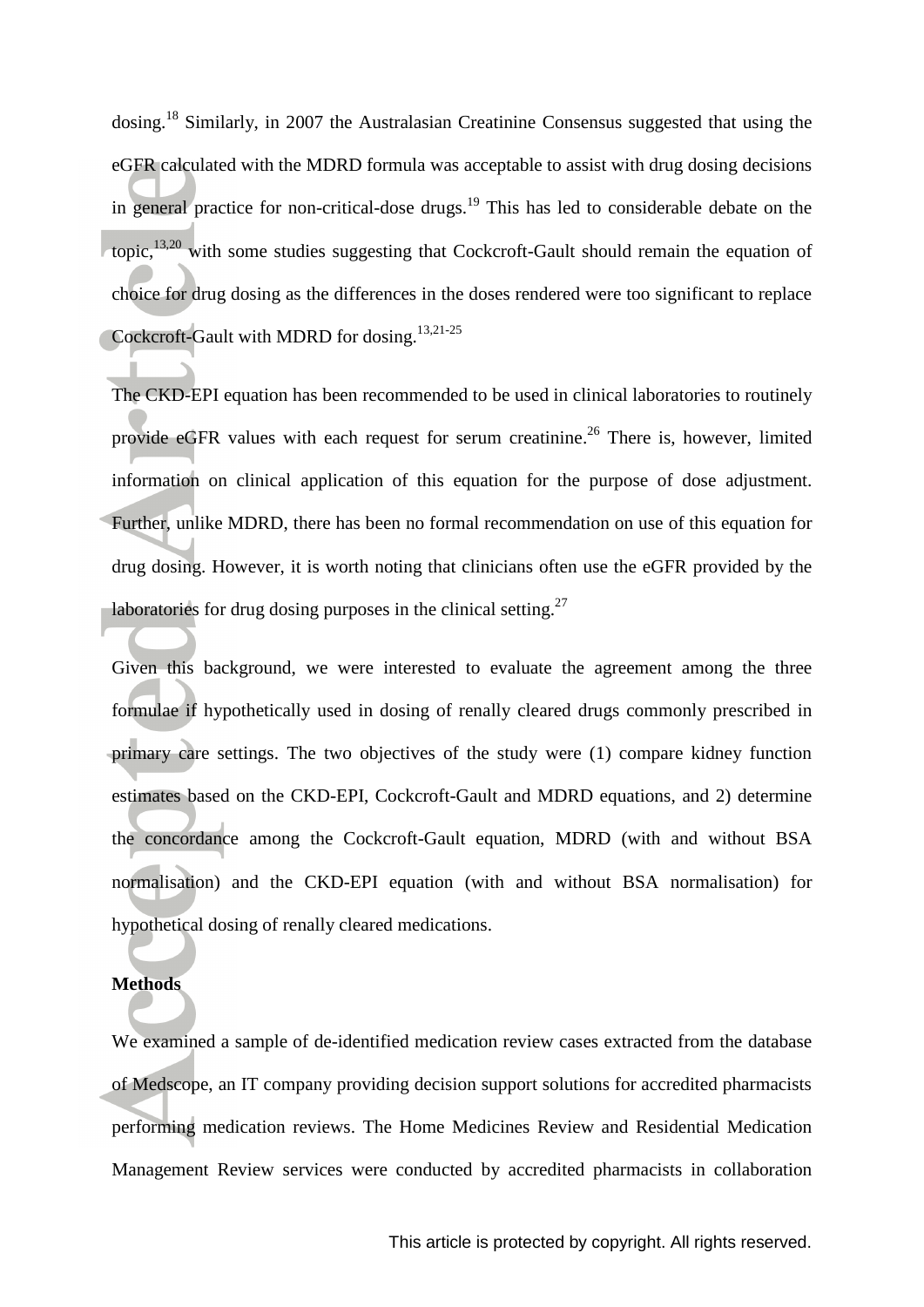with GPs between January 2010 and June 2012. Methods for data extraction for this study have been explained previously.<sup>[28](#page-12-4)[,29](#page-12-5)</sup> Ethical approval was granted by the Tasmanian Health and Medical Human Research Ethics Committee.

All individuals (n=2163) who had their weight, height and serum creatinine reported and were prescribed one or more of the drugs under review, were included in the study. We used a list of 31 renally cleared drugs that are commonly prescribed in the community and recommended, by the Australian Department of Veterans' Affairs, to be avoided or used with dose adjustment in patients with renal impairment (Table 1). $^{30}$  $^{30}$  $^{30}$ 

Kidney function was estimated using the MDRD, CKD-EPI and Cockcroft-Gault equations<sup> $4-6$ </sup> and were analysed for any significant discrepancies (Supplementary Table 1). To further elucidate the impact of the observed discrepancies on drug dosing, for each patient we compared actual prescribed dosages of the same drug to recommended dosages based on the level of kidney function as calculated by each of the estimating equations and applying explicit recommendations for renal drug dosing in the Australian Medicines Handbook (AMH). For each drug, the prescribed doses were marked as 'appropriate (A)', 'inappropriate (IA)'', 'dose modification not required (NR)' ' based on the conformity with the adjustment specified in the AMH using the kidney function estimated from each equation. Both inappropriately high dose and contraindicated prescription were treated as inappropriate prescription Kappa coefficients along with pairwise percentage agreement were calculated to determine the concordance among the three equations.

The Cockcroft-Gault equation is reported unadjusted for body surface area in units of mL/min, whereas MDRD and CKD-EPI equations are adjusted for body surface area. The recommended unit for drug dosing recommended by the Kidney Health Australia is mL/min. Also, the Therapeutic Goods Administration (TGA) approved product information provides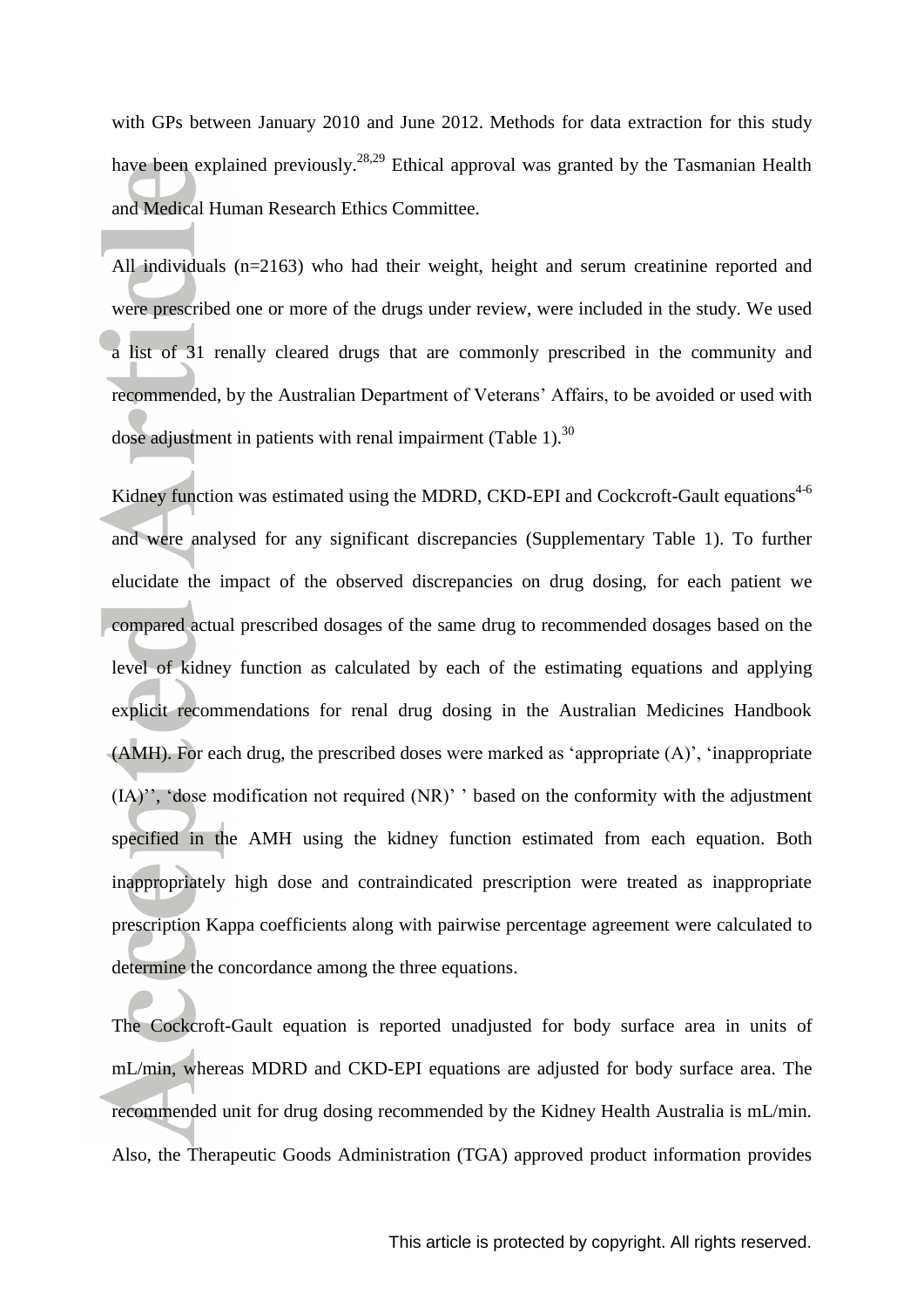dosing information by mL/min. Therefore, for the purpose of comparison, the GFR estimated using MDRD and CKD-EPI were converted to this unit, by multiplying each patient's BSA and dividing by 1.73  $m^2$  and the analyses were repeated.

### **Statistical analysis**

All statistical analyses were conducted using IBM SPSS Statistics for Windows, Version 20.0. Armonk, NY: IBM Corp., Excel 2010 (Microsoft Corporation, Redmond, USA) and ReCal online web service.<sup>[31](#page-12-7)</sup> The analysis of variance  $(ANOVA)$  repeated measure test was used to determine the significance of differences in the kidney function estimates determined from the three equations (Cockcroft-Gault, MDRD and CKD-EPI). A P-value of less than 0.05 was considered as significant. The concordance in dosing recommendation for each drug based on the kidney function estimates from these equations was determined using Fleiss Kappa (K). Fleiss kappa is a statistical measure that calculates the reliability of agreement between more than two raters. It is a measure of the degree of agreement that can be expected above chance.<sup>[32](#page-12-8)</sup>

### **Results**

The clinical characteristics of study participants are summarised in Table 2. The mean age of the patients was 72.2 years and 59.5% were female. The ANOVA repeated measure test demonstrated a statistically significant difference in the kidney function values rendered from the three equations (P<0.001). All pairwise comparisons between the values for eGFR and eCrCl were significantly different from each other (P<0.001).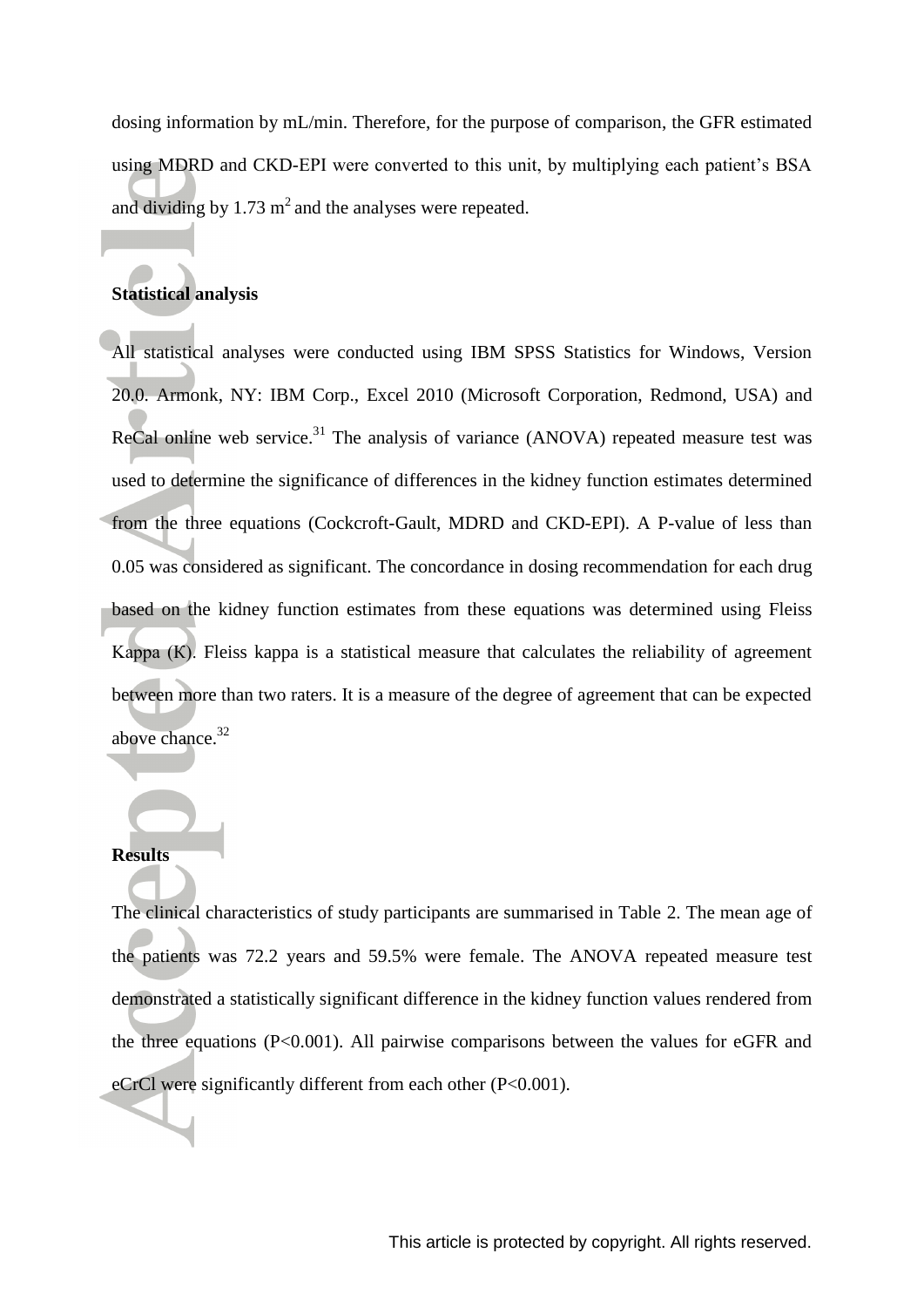Table 3 shows the concordance among the three equations in dosing of the renally cleared drugs. The level of agreement ranged from moderate to very good. Concordance among the equations was lower for drugs that have fewer kidney function categories for dose adjustment.

When the analyses were repeated for the CKD-EPI and MDRD study equations with the removal of BSA normalisation (expressed in units of mL/min), a higher concordance was observed among the three equations (Table 3). Both the CKD-EPI and MDRD with the removal of BSA normalisation showed greater concordance to the Cockcroft-Gault equation than the normalised equations. Table 4 shows the pair-wise comparison of the MDRD and the CKD-EPI equations with the standard Cockcroft-Gault. In comparison to the MDRD equation, the CKD-EPI equation had a greater concordance with the Cockcroft-Gault equation for renal drug dosing. This pattern was consistent with all the drugs tested.

At an individual level the discordance in the doses rendered from the equations was considerable. For each drug the number of patients who required dosage adjustment or were prescribed doses higher than the recommended dose differed depending upon the equation used to estimate renal function (Table 3). For instance, 39.5% and 38.8% of the patients receiving metformin would require dose adjustment if Cockcroft-Gault and CKD-EPI equations were used, respectively, to estimate the kidney function. However, 52.4% of the patients would require dosage adjustment based on the MDRD equation.

#### **Discussion**

We found a statistically significant difference in the kidney function estimations rendered from the three equations in the same group of patients. The overall differences in the mean eGFR values were quite small; however, at an individual level they gave estimates that differed substantially. We cannot determine which equation best approximated the true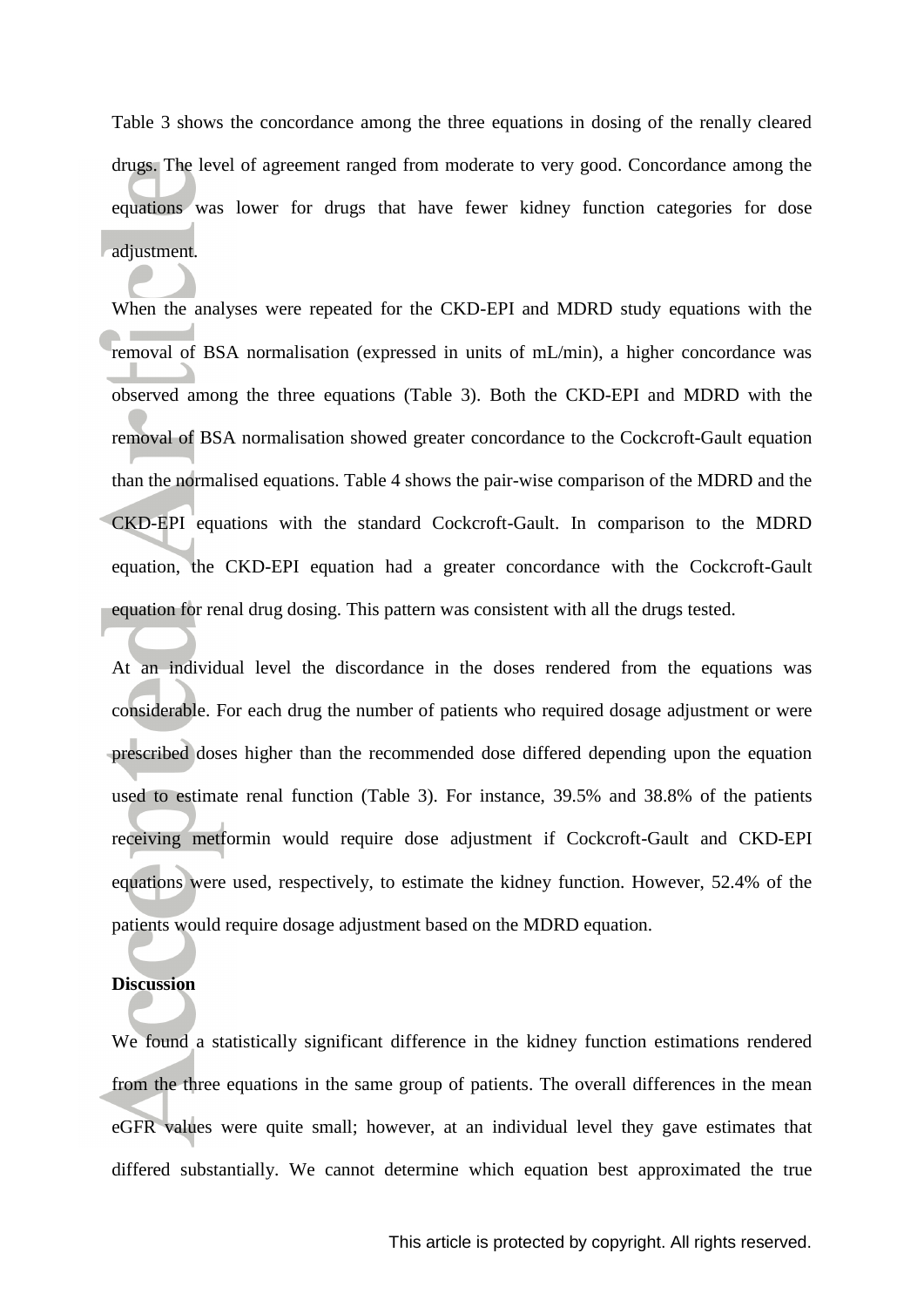kidney function in our study due to lack of actual measures of kidney function. Further, the validation of the equations was not the purpose of this study.

We found a good agreement between the eGFR and eCrCl for dosing of non-critical drugs. Our results suggest that the equations have moderate-substantial agreement in dosing of noncritical drugs in primary care settings. This finding is consistent with the study by Steven *et al*, which concluded that there was little difference in the drug dose that would be administered using eCrCl and eGFR.<sup>[33](#page-12-9)</sup> The normalisation of eGFR had an impact on drug dosing decisions; there was a higher level of agreement among the equations when the normalisation to BSA was removed from the eGFR values. This aligns with the National Kidney Disease Education Program's (NKDEP) suggested approach that either an eCrCl or an eGFR with BSA normalisation removed are acceptable for drug dosing estimations.<sup>[34](#page-12-10)</sup>

We found that the CKD-EPI equation, not adjusted for BSA, had the highest concordance with the Cockcroft-Gault equation for both estimating renal function and the dosing of the renally cleared drugs. This finding is consistent with the previous literature which demonstrated that the CKD-EPI equation non-normalised to the BSA correlated more closely with the Cockcroft-Gault equation than did other formulae.<sup>[35](#page-12-11)</sup> Similarly, in another study, the non-normalised CKD-EPI equation (mL/min) was found superior to the normalised CKD-EPI equation in estimating GFR (mL/min/1.73 m<sup>2</sup>) for drug dosing.<sup>[36](#page-12-12)</sup> Using the GFR (mL/min) as the reference for dosing, the CKD-EPI with the removal of BSA normalisation (mL/min) was associated with greater dosing concordance of carboplatin.<sup>[36](#page-12-12)</sup> The non-normalised CKD-EPI (mL/min) provided results which were less biased and comparable at predicting GFR  $(mL/min)$  at higher levels of GFR and body mass index.<sup>[37,](#page-12-13)[38](#page-12-14)</sup>

A possible explanation for these findings would be that in this and the previously mentioned studies, the mean BSA for the sample was about 2 m<sup>2,[38](#page-12-14)</sup> The BSA of 1.73 m<sup>2</sup> is the average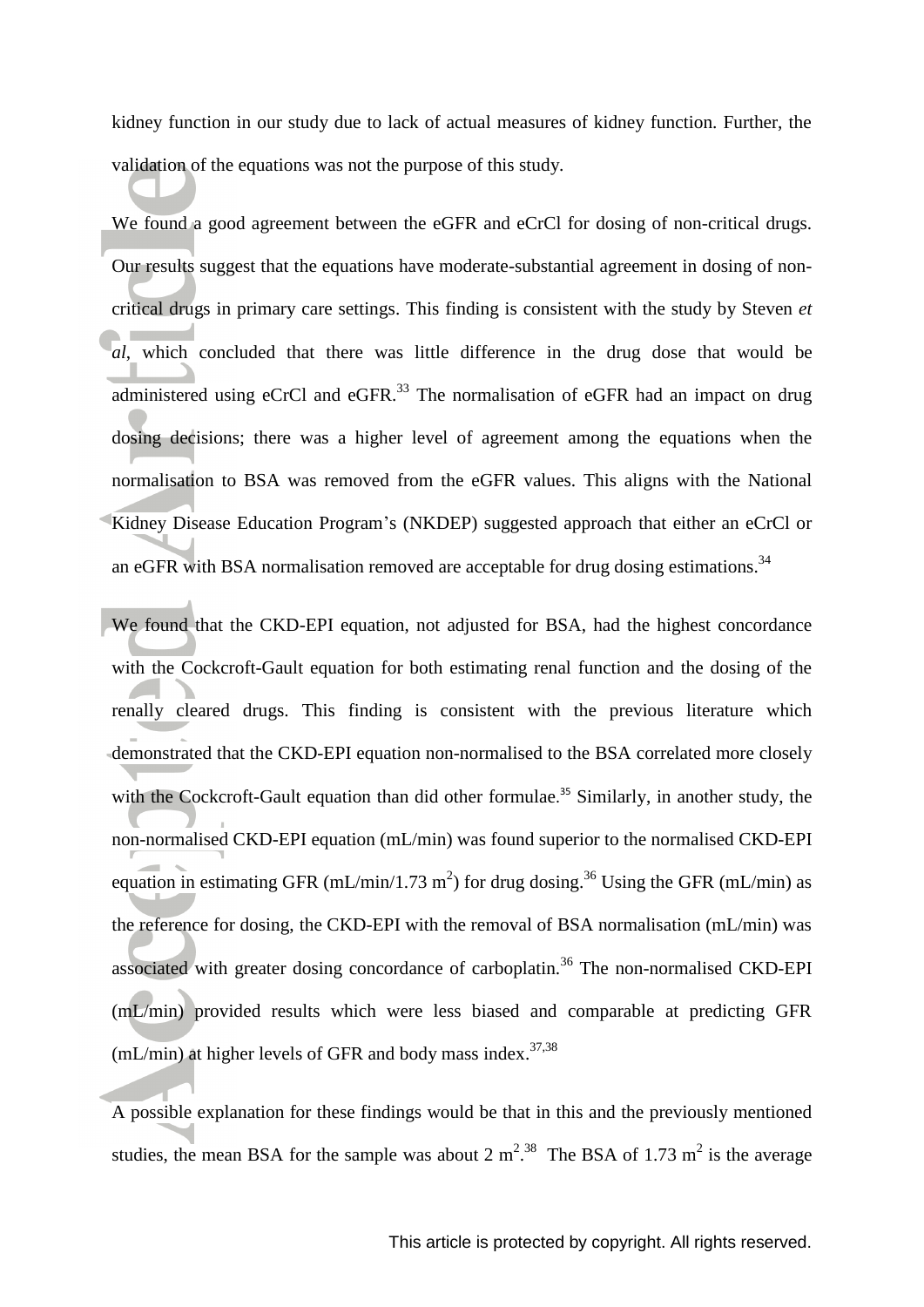normal mean value for young adults. The main purpose of reporting eGFR normalised to BSA was to allow harmonisation of results in individuals of various body size.<sup>[39](#page-13-0)</sup> The normalisation or removal of it will have little effect for patients whose BSA is close to 1.73  $m<sup>2</sup>$ . However, for elderly people, or in patients whose body size is very different than average, the BSA should be considered.

The Cockcroft-Gault equation has been used as the preferred method to assess kidney function for drug dosing in the past. With the introduction of new classification of CKD, the new MDRD equation was used for diagnosing and staging CKD. This equation was later suggested for drug dosing. However, more recently, it has been suggested that the CKD-EPI is the most accurate method for estimating  $GFR$ <sup> $6,40$  $6,40$ </sup> Compared with the MDRD study equation, it provides less negative bias at values higher than 60 mL/min/1.73m<sup>2</sup> and more accurate estimation of eGFR in diverse populations.<sup>[41](#page-13-2)</sup> Use of a single kidney function estimate for detection, drug dosing and management of CKD would facilitate better health care delivery in the primary care setting.<sup> $42$ </sup> With laboratories automatically reporting CKD-EPI eGFR estimates, this equation, if validated for drug dosing, would be a useful tool for health professionals and potentially address the confusion associated with the existing practice of using different formulae for different purposes.

The performance of renal estimating equations in renal dosing have been evaluated in various instances and discrepancies have been reported. However, very little is known on the clinical outcomes of the observed discrepancies.[43](#page-13-4) The differences in dosing based on different estimates of creatinine clearance may, in many cases, be clinically unimportant, or can be further refined based on clinical response. There is a need for a long-term multi-centre study in diverse populations to define the clinical effects of such discrepancies. In the interim, for individuals in whom the three equations provide substantially different estimates of kidney function or when prescribing drugs with narrow therapeutic indices or dose-dependent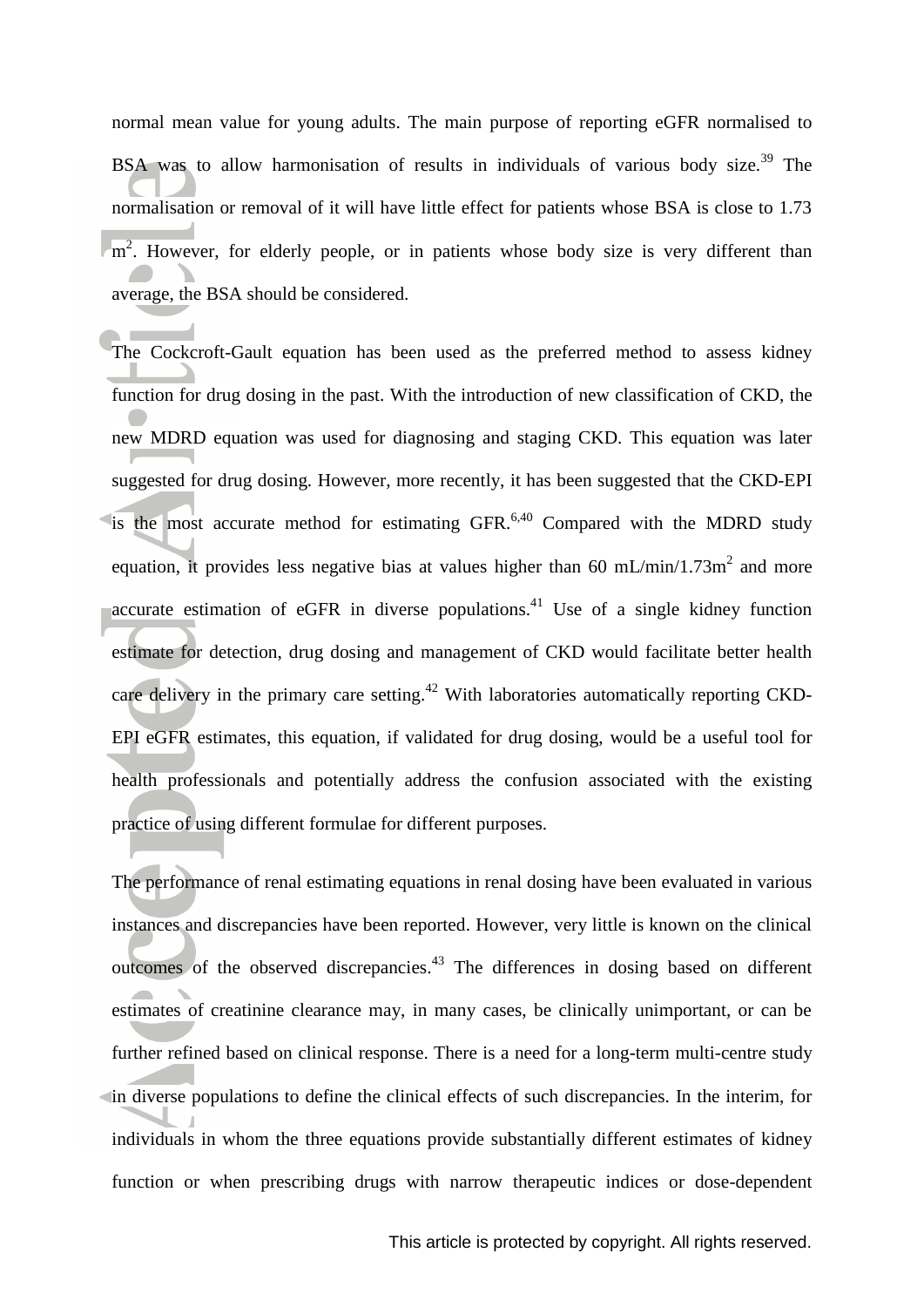toxicities, assessing kidney function using alternative methods such as measured CrCl or measured GFR using exogenous filtration markers should be considered. It is also recommended that prescribers use the available estimates along with their best judgement and clinical response to determine renal dosing for individual patients.<sup>[44,](#page-13-5)[45](#page-13-6)</sup>

#### **Limitations**

It should be noted that most of the discrepancies in drug dosing between equations might occur near the boundary between levels of renal function. These cut-offs could be arbitrary and not very precise with regards to drug clearance. In some cases, doses can double depending on which side of the boundary the renal function estimation falls. Moreover, it is accepted that clinical decisions may often over-ride the renal dose recommendations.

Laboratories provide serum creatinine measurements based on the creatinine assays that are aligned to the reference isotope-dilution mass spectrometry (IDMS) in Australia.<sup>[19](#page-11-15)</sup> The MDRD Study equation has been re-expressed for standardised serum creatinine.<sup>[46](#page-13-7)</sup> The CKD-EPI equation was developed using creatinine assays that are IDMS-aligned. However, the Cockcroft-Gault equation has not been re-expressed for use with standardised serum creatinine.<sup>[47](#page-13-8)</sup> This might have contributed to the observed discrepancies among the equations.

The MDRD equation has been found to have a negative bias at values higher than 60  $mL/min/1.73m<sup>2.48</sup>$  This equation tends to overestimate eGFR values in patients above 60  $mL/min/1.73$  m<sup>2</sup>, indicating need for dose adjustment less frequently.<sup>[49](#page-13-10)</sup> Some of the drugs examined in the study, such as metformin, gabapentin and pregabalin, have dose adjustments recommended near or above 60 mL/min*.*

#### **Acknowledgement**

The four authors listed undertook all work related to this study; there were no other contributors. No sources of funding were used to assist in the preparation of this review. The authors have no potential conflicts of interest that are directly relevant to the content of this review.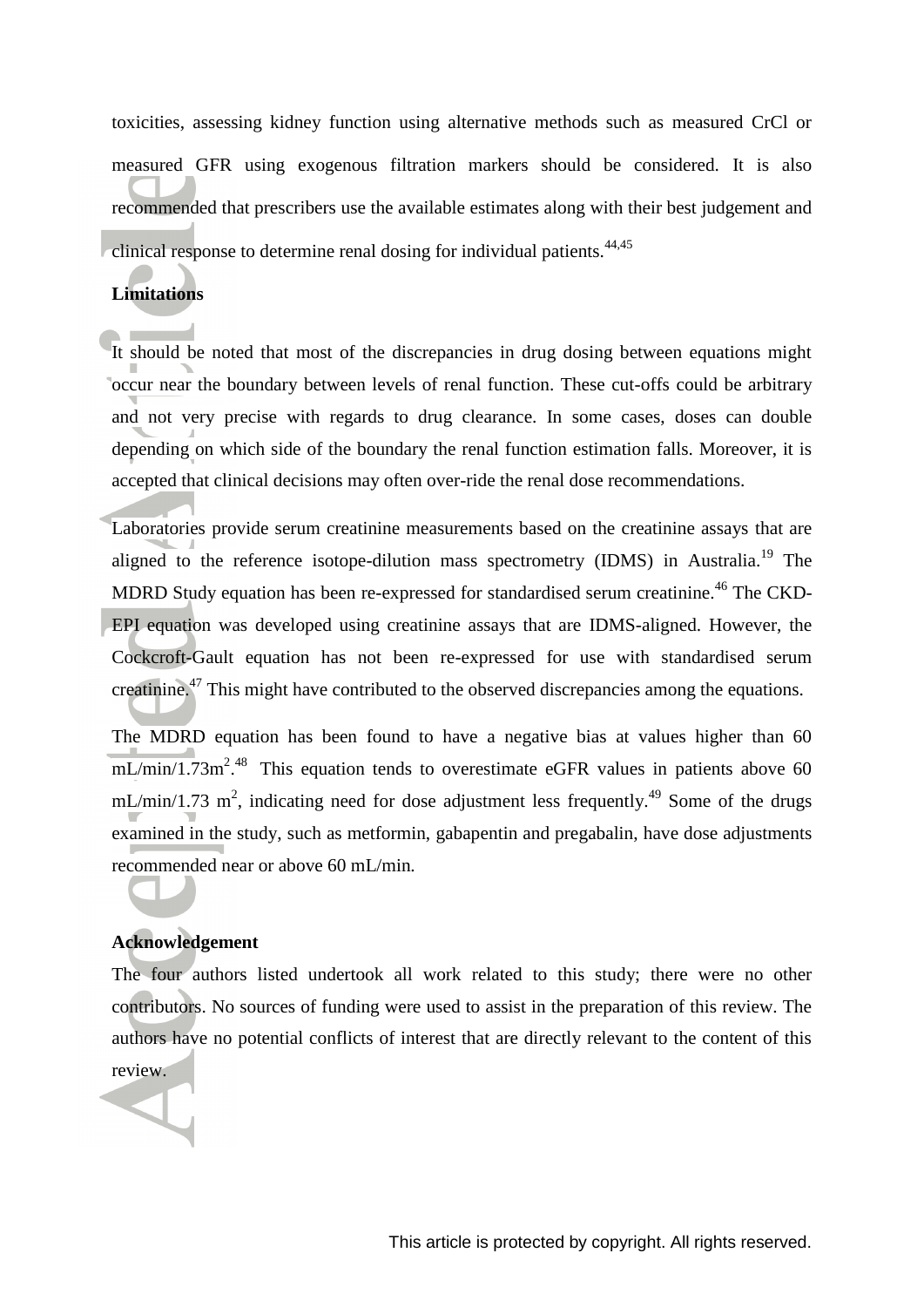### **References:**

- <span id="page-11-0"></span>1. Collins AJ, Vassalotti Ja Fau - Wang C, Wang C Fau - Li S, et al. Who should be targeted for CKD screening? Impact of diabetes, hypertension, and cardiovascular disease. (1523-6838 (Electronic)).
- <span id="page-11-1"></span>2. Doogue MP, Polasek TM. Drug dosing in renal disease. *Clin Biochem Rev.* 2011;32(2):69-73.
- <span id="page-11-2"></span>3. Munar MY, Singh H. Drug dosing adjustments in patients with chronic kidney disease. *Am Fam Physician.* 2007;75(10):1487-1496.
- <span id="page-11-3"></span>4. Cockcroft DW, Gault MH. Prediction of creatinine clearance from serum creatinine. *Nephron.*  1976;16(1):31-41.
- <span id="page-11-4"></span>5. Levey AS, Bosch JP, Lewis JB, Greene T, Rogers N, Roth D. A more accurate method to estimate glomerular filtration rate from serum creatinine: a new prediction equation. Modification of Diet in Renal Disease Study Group. *Ann Intern Med.* 1999;130(6):461-470.
- <span id="page-11-5"></span>6. Levey AS, Stevens LA, Schmid CH, et al. A new equation to estimate glomerular filtration rate. *Ann Intern Med.* 2009;150(9):604-612.
- <span id="page-11-6"></span>7. Jones GR, Mathew T, Johnson D, Peake M. Implementation of the routine reporting of eGFR in Australia and New Zealand. *Scand J Clin Lab Invest Suppl.* 2008;241:23-29.
- <span id="page-11-7"></span>8. Mathew TH. Chronic kidney disease and automatic reporting of estimated glomerular filtration rate: a position statement. *Med J Aust.* 2005;183(3):138-141.
- <span id="page-11-8"></span>9. Michels WM, Grootendorst DC, Verduijn M, Elliott EG, Dekker FW, Krediet RT. Performance of the Cockcroft-Gault, MDRD, and new CKD-EPI formulas in relation to GFR, age, and body size. *Clin J Am Soc Nephrol.* 2010;5(6):1003-1009.
- <span id="page-11-9"></span>10. Bauer L. Creatinine clearance versus glomerular filtration rate for the use of renal drug dosing in patients with kidney dysfunction. *Pharmacotherapy.* 2005;25(9):1286-1287; discussion 1287.
- 11. Probst LA, Darko W, Smith A, Cwikla GM. Pitfalls of the Application of the Modification of Diet in Renal Disease Equation to Drug-Dosing Practices: A Tertiary Care Teaching Hospital Experience. *Hospital Pharmacy.* 2008;43(7):564-570.
- 12. Spruill WJ, Wade WE, Cobb HH, 3rd. Continuing the use of the Cockcroft-Gault equation for drug dosing in patients with impaired renal function. *Clin Pharmacol Ther.* 2009;86(5):468- 470.
- <span id="page-11-16"></span>13. Gill J, Malyuk R, Djurdjev O, Levin A. Use of GFR equations to adjust drug doses in an elderly multi-ethnic group--a cautionary tale. *Nephrol Dial Transplant.* 2007;22(10):2894-2899.
- <span id="page-11-10"></span>14. Stevens LA, Coresh J, Greene T, Levey AS. Assessing kidney function--measured and estimated glomerular filtration rate. *N Engl J Med.* 2006;354(23):2473-2483.
- <span id="page-11-11"></span>15. Stevens LA, Levey AS. Use of the MDRD study equation to estimate kidney function for drug dosing. *Clin Pharmacol Ther.* 2009;86(5):465-467.
- <span id="page-11-12"></span>16. Moranville MP, Jennings HR. Implications of using modification of diet in renal disease versus Cockcroft-Gault equations for renal dosing adjustments. *Am J Health Syst Pharm.*  2009;66(2):154-161.
- <span id="page-11-13"></span>17. Nyman HA, Dowling TC, Hudson JQ, Peter WL, Joy MS, Nolin TD. Comparative evaluation of the Cockcroft-Gault Equation and the Modification of Diet in Renal Disease (MDRD) study equation for drug dosing: an opinion of the Nephrology Practice and Research Network of the American College of Clinical Pharmacy. *Pharmacotherapy.* 2011;31(11):1130-1144.
- <span id="page-11-14"></span>18. Johnson DW, Jones Gr Fau - Mathew TH, Mathew Th Fau - Ludlow MJ, et al. Chronic kidney disease and automatic reporting of estimated glomerular filtration rate: new developments and revised recommendations. (1326-5377 (Electronic)).
- <span id="page-11-15"></span>19. Mathew TH, Johnson DW, Jones GR. Chronic kidney disease and automatic reporting of estimated glomerular filtration rate: revised recommendations. *Med J Aust.*  2007;187(8):459-463.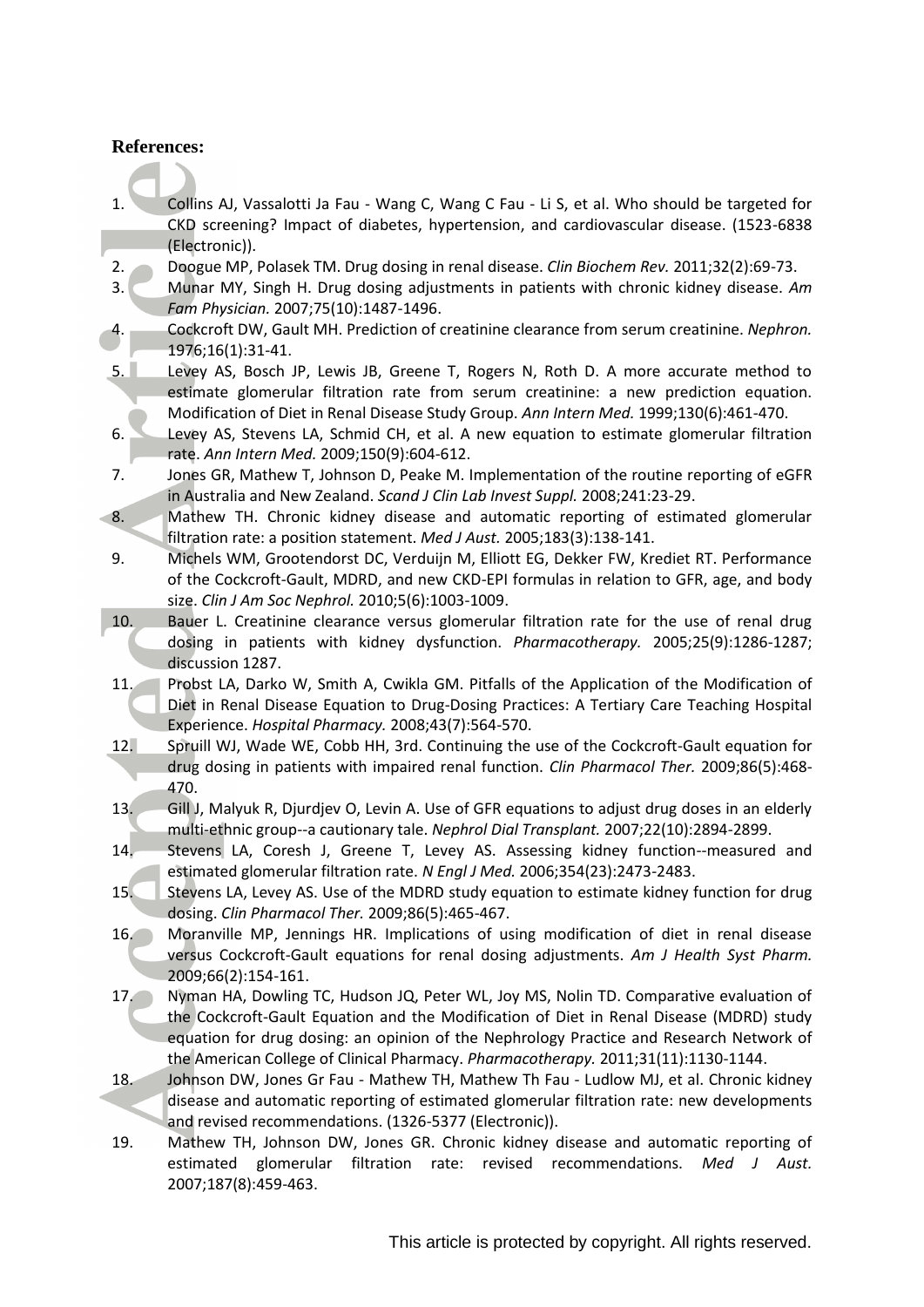- <span id="page-12-0"></span>20. Martin JH, Fay MF, Ungerer JP. eGFR--use beyond the evidence. *Med J Aust.*  2009;190(4):197-199.
- <span id="page-12-1"></span>21. Lessard BA, Zaiken K. Comparison of equations for dosing of medications requiring renal adjustment. *J Am Pharm Assoc (2003).* 2013;53(1):54-57.
- 22. Dowling TC, Matzke GR, Murphy JE, Burckart GJ. Evaluation of renal drug dosing: prescribing information and clinical pharmacist approaches. *Pharmacotherapy.* 2010;30(8):776-786.
- 23. Wargo KA, Eiland EH, 3rd, Hamm W, English TM, Phillippe HM. Comparison of the modification of diet in renal disease and Cockcroft-Gault equations for antimicrobial dosage adjustments. *Ann Pharmacother.* 2006;40(7-8):1248-1253.
- 24. Golik MV, Lawrence KR. Comparison of dosing recommendations for antimicrobial drugs based on two methods for assessing kidney function: cockcroft-gault and modification of diet in renal disease. *Pharmacotherapy.* 2008;28(9):1125-1132.
- 25. Melloni C, Peterson ED, Chen AY, et al. Cockcroft-Gault versus modification of diet in renal disease: importance of glomerular filtration rate formula for classification of chronic kidney disease in patients with non-ST-segment elevation acute coronary syndromes. *J Am Coll Cardiol.* 2008;51(10):991-996.
- <span id="page-12-2"></span>26. Johnson DW, Jones GR, Mathew TH, et al. Chronic kidney disease and automatic reporting of estimated glomerular filtration rate: new developments and revised recommendations. *Med J Aust.* 2012;197(4):224-225.
- <span id="page-12-3"></span>27. Dowling TC, Wang ES, Ferrucci L, Sorkin JD. Glomerular filtration rate equations overestimate creatinine clearance in older individuals enrolled in the Baltimore longitudinal study on aging: impact on renal drug dosing. *Pharmacotherapy.* 2013;33(9):912-921.
- <span id="page-12-4"></span>28. Jiang SP, Zhu ZY, Wu XL, Lu XY, Zhang XG, Wu BH. Effectiveness of pharmacist dosing adjustment for critically ill patients receiving continuous renal replacement therapy: A comparative study. *Therapeutics and Clinical Risk Management.* 2014;10(1):405-412.
- <span id="page-12-5"></span>29. Khanal A, Peterson GM, Castelino RL, Jose MD. Potentially inappropriate prescribing of renally cleared drugs in elderly patients in community and aged care settings. *Drugs Aging.*  2015;32(5):391-400.
- <span id="page-12-6"></span>30. Kaplan B, Mason NA, Shimp LA, Ascione FJ. Chronic hemodialysis patients. Part I: Characterization and drug-related problems. *Ann Pharmacother.* 1994;28(3):316-319.
- <span id="page-12-7"></span>31. Freelon DG. ReCal: intercoder reliability calculation as a web service. *Int J Internet Sci.*  2010;5(1):20-33.
- <span id="page-12-8"></span>32. Fleiss JL, Cohen J. The equivalence of weighted kappa and the intraclass correlation coefficient as measures of reliability. Educational and psychological measurement 1973.
- <span id="page-12-9"></span>33. Stevens LA, Nolin TD, Richardson MM, et al. Comparison of drug dosing recommendations based on measured GFR and kidney function estimating equations. *Am J Kidney Dis.*  2009;54(1):33-42.
- <span id="page-12-10"></span>34. Aburuz SM, Alrashdan Y, Jarab A, Jaber D, Alawwa IA. Evaluation of the impact of pharmaceutical care service on hospitalized patients with chronic kidney disease in Jordan. *International Journal of Clinical Pharmacy.* 2013;35(5):780-789.
- <span id="page-12-11"></span>35. Jones GR. Estimating renal function for drug dosing decisions. *Clin Biochem Rev.*  2011;32(2):81-88.
- <span id="page-12-12"></span>36. Chew-Harris JS, Chin PK, Florkowski CM, George P, Endre Z. Removal of body surface area normalisation improves raw-measured glomerular filtration rate estimation by the Chronic Kidney Disease Epidemiology Collaboration equation and drug dosing in the obese. *Intern Med J.* 2015;45(7):766-773.
- <span id="page-12-13"></span>37. Redal-Baigorri B, Rasmussen K, Heaf JG. The use of absolute values improves performance of estimation formulae: a retrospective cross sectional study. *BMC Nephrol.* 2013;14:271.
- <span id="page-12-14"></span>38. Lemoine S, Guebre-Egziabher F, Sens F, et al. Accuracy of GFR estimation in obese patients. *Clin J Am Soc Nephrol.* 2014;9(4):720-727.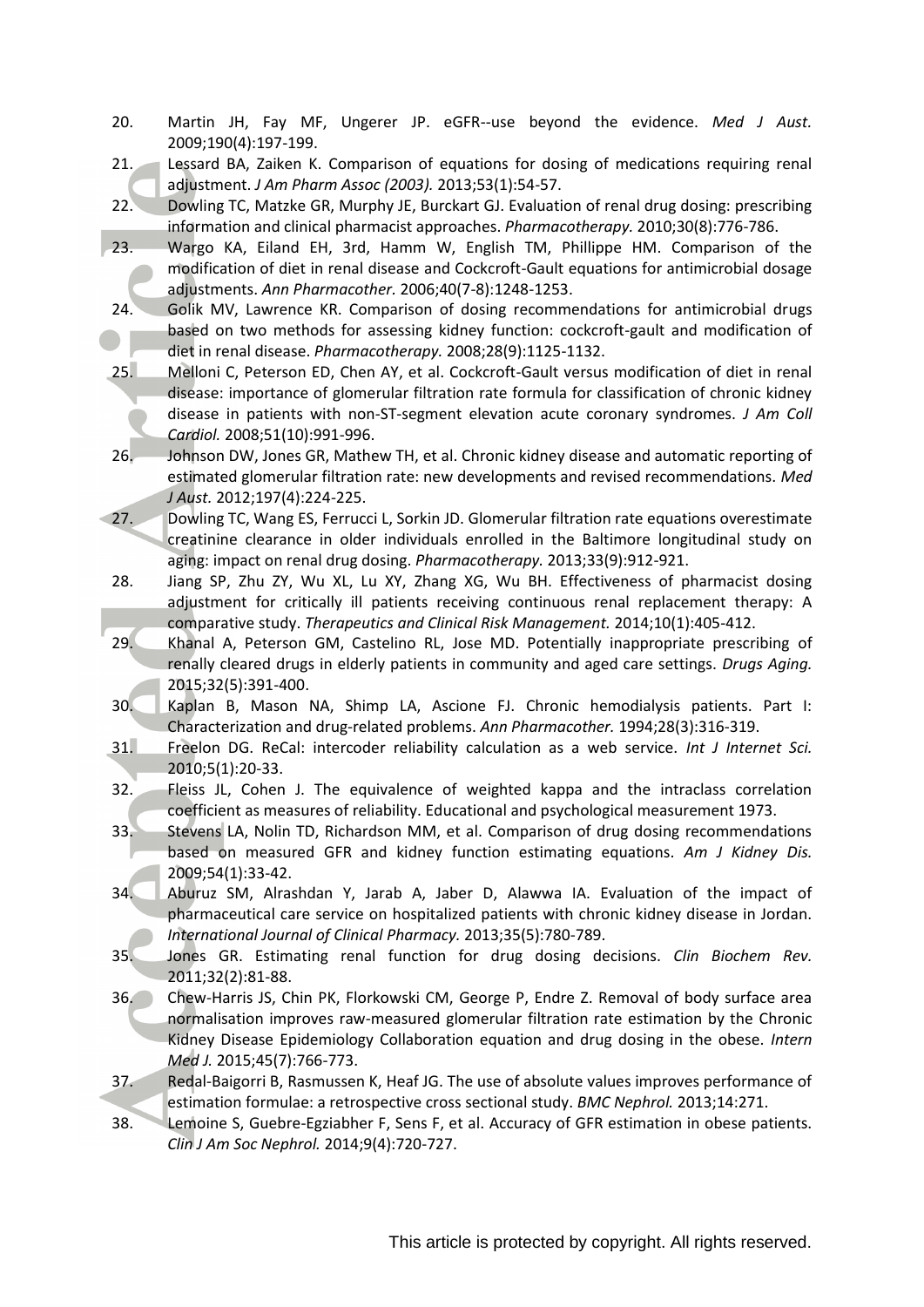- <span id="page-13-0"></span>39. Delanaye P, Radermecker RP, Rorive M, Depas G, Krzesinski JM. Indexing glomerular filtration rate for body surface area in obese patients is misleading: concept and example. *Nephrol Dial Transplant.* 2005;20(10):2024-2028.
- <span id="page-13-1"></span>40. Arreola-Guerra JM, Rincon-Pedrero R, Cruz-Rivera C, Belmont-Perez T, Correa-Rotter R, Nino-Cruz JA. Performance of MDRD-IDMS and CKD-EPI equations in Mexican individuals with normal renal function. *Nefrologia.* 2014;34(5):591-598.
- <span id="page-13-2"></span>41. Levey AS, Stevens LA. Estimating GFR using the CKD Epidemiology Collaboration (CKD-EPI) creatinine equation: more accurate GFR estimates, lower CKD prevalence estimates, and better risk predictions. *Am J Kidney Dis.* 2010;55(4):622-627.
- <span id="page-13-3"></span>42. Hudson JQ, Nyman HA. Use of estimated glomerular filtration rate for drug dosing in the chronic kidney disease patient. *Curr Opin Nephrol Hypertens.* 2011;20(5):482-491.
- <span id="page-13-4"></span>43. Trinkley KE, Nikels SM, Page RL, 2nd, Joy MS. Automating and estimating glomerular filtration rate for dosing medications and staging chronic kidney disease. *Int J Gen Med.*  2014;7:211-218.
- <span id="page-13-5"></span>44. Wargo KA. Clinical judgment: To renal dose adjust antimicrobials or not. *Pharmacotherapy.*  2008;28:281e-283e.
- <span id="page-13-6"></span>45. Wargo KA, English TM. Evaluation of the chronic kidney disease epidemiology collaboration equation for dosing antimicrobials. *Ann Pharmacother.* 2010;44(3):439-446.
- <span id="page-13-7"></span>46. Levey AS, Coresh J, Greene T, et al. Using standardized serum creatinine values in the modification of diet in renal disease study equation for estimating glomerular filtration rate. *Ann Intern Med.* 2006;145(4):247-254.
- <span id="page-13-8"></span>47. Stevens LA, Manzi J Fau - Levey AS, Levey As Fau - Chen J, et al. Impact of creatinine calibration on performance of GFR estimating equations in a pooled individual patient database. (1523-6838 (Electronic)).
- <span id="page-13-9"></span>48. Lin J, Knight El Fau - Hogan ML, Hogan Ml Fau - Singh AK, Singh AK. A comparison of prediction equations for estimating glomerular filtration rate in adults without kidney disease. (1046-6673 (Print)).
- <span id="page-13-10"></span>49. Murata K, Baumann Na Fau - Saenger AK, Saenger Ak Fau - Larson TS, Larson Ts Fau - Rule AD, Rule Ad Fau - Lieske JC, Lieske JC. Relative performance of the MDRD and CKD-EPI equations for estimating glomerular filtration rate among patients with varied clinical presentations. (1555-905X (Electronic)).

Acce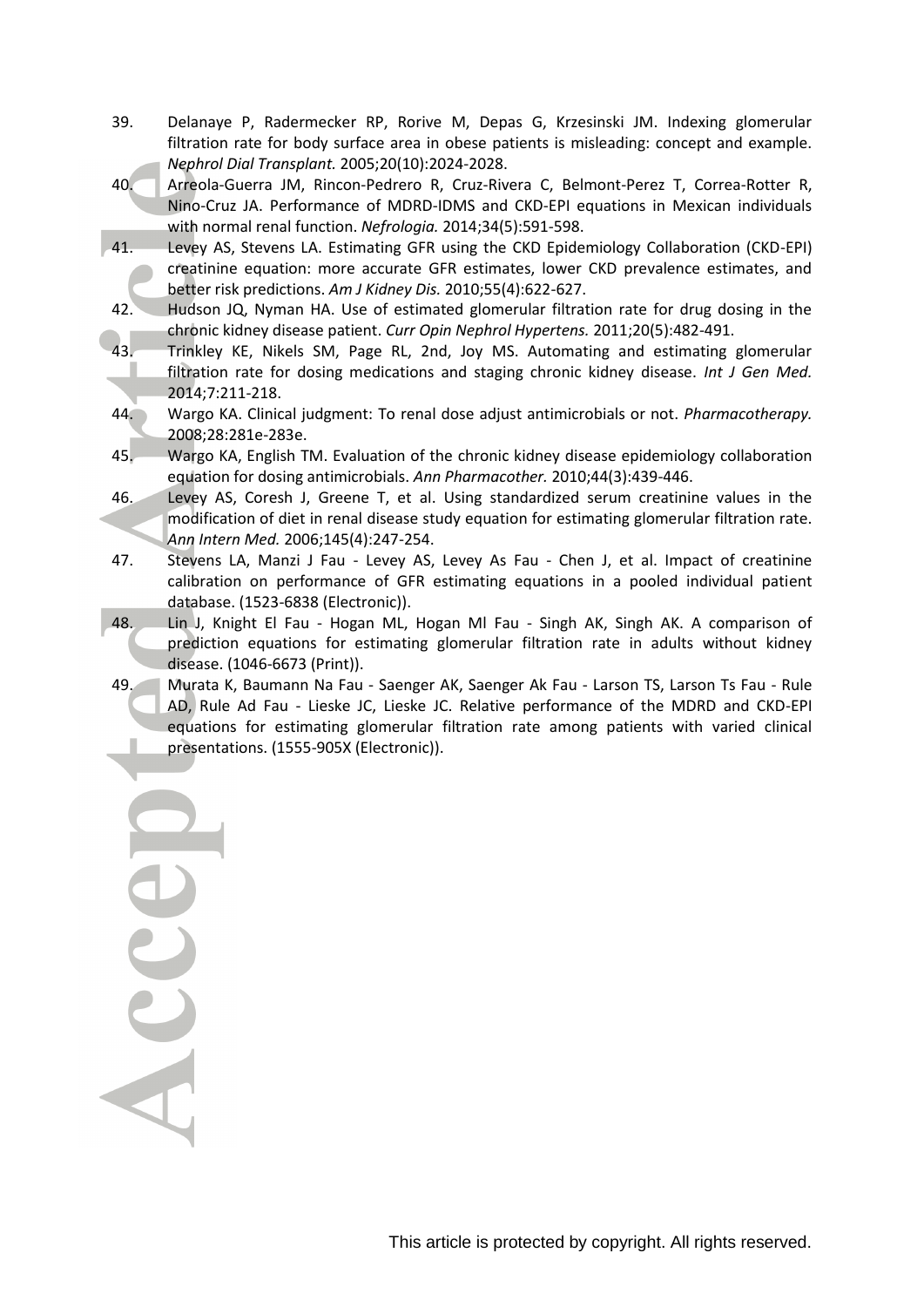## **Table 1. Prescribing recommendations for renally cleared medications examined in the study<sup>a</sup>**

| Drugs/Usual maximum dose                  | Dosage adjustment in relation to CrCl values |                                                |  |  |  |  |  |  |  |
|-------------------------------------------|----------------------------------------------|------------------------------------------------|--|--|--|--|--|--|--|
|                                           | Creatinine Clearance, mL/min                 | Maximum dosing recommendation, mg              |  |  |  |  |  |  |  |
| Metformin                                 | $60 - 90$                                    | 2000 daily                                     |  |  |  |  |  |  |  |
| 500-3000 mg daily                         | $30 - 60$                                    | 1000 daily                                     |  |  |  |  |  |  |  |
|                                           | $30$                                         | Avoid use                                      |  |  |  |  |  |  |  |
| Glibenclamide                             | $\leq 50$                                    | Avoid use                                      |  |  |  |  |  |  |  |
| $2.5 - 20$ mg daily                       |                                              |                                                |  |  |  |  |  |  |  |
| Saxagliptin                               | $50$                                         | 2.5 once daily                                 |  |  |  |  |  |  |  |
| 5 mg once daily                           |                                              |                                                |  |  |  |  |  |  |  |
| Sitagliptin                               | $30 - 50$                                    | 50 once daily                                  |  |  |  |  |  |  |  |
| 100 mg once daily                         | $<$ 30                                       | 25 once daily                                  |  |  |  |  |  |  |  |
| Vildagliptin                              | $50$                                         | 50 once daily                                  |  |  |  |  |  |  |  |
| 50 mg twice daily                         |                                              |                                                |  |  |  |  |  |  |  |
| Perindopril                               | $30 - 60$                                    | 2.5/2 mg once daily                            |  |  |  |  |  |  |  |
|                                           | $15 - 30$                                    | 2.5/2 mg alternate days                        |  |  |  |  |  |  |  |
| Perindopril arginine, 5 -10 mg once daily | <15                                          | 2.5/2 mg on day of dialysis                    |  |  |  |  |  |  |  |
| Perindopril erbumine, 4-8 mg once daily   |                                              |                                                |  |  |  |  |  |  |  |
| Olmesartan                                | <30                                          | Avoid use                                      |  |  |  |  |  |  |  |
| 20 -40 mg once daily                      |                                              |                                                |  |  |  |  |  |  |  |
| Valsartan                                 | $30$                                         | 80 once daily                                  |  |  |  |  |  |  |  |
| 80-320 mg once daily                      |                                              |                                                |  |  |  |  |  |  |  |
| Fenofibrate                               | $20 - 60$                                    | 96 once daily                                  |  |  |  |  |  |  |  |
| 145 mg once daily                         | $10 - 20$                                    | 48 once daily                                  |  |  |  |  |  |  |  |
|                                           | <10                                          | Avoid use                                      |  |  |  |  |  |  |  |
| Zoledronic acid <sup>b</sup>              | $30$                                         | Avoid use                                      |  |  |  |  |  |  |  |
| 5 mg once per year                        |                                              |                                                |  |  |  |  |  |  |  |
| Alendronate                               | < 35                                         | Avoid use                                      |  |  |  |  |  |  |  |
|                                           |                                              |                                                |  |  |  |  |  |  |  |
| 10 mg once daily or 70 mg once a week.    |                                              |                                                |  |  |  |  |  |  |  |
| Ibandronic acid                           | $30 - 50$                                    | Oral: 50 every second day, IV: 4 every 4 weeks |  |  |  |  |  |  |  |
| Oral 50 mg once daily                     | $30$                                         | Oral:50 once each week, IV:2 every 4 weeks     |  |  |  |  |  |  |  |
| IV 6 mg every 4 weeks                     | <10                                          | Avoid use                                      |  |  |  |  |  |  |  |
| Risedronate                               | $30$                                         | Avoid use                                      |  |  |  |  |  |  |  |
| 5 mg once daily or 35 mg once a week or   |                                              |                                                |  |  |  |  |  |  |  |
| 150 mg once a month                       |                                              |                                                |  |  |  |  |  |  |  |
| Clodronate                                | $50 - 80$                                    | 1600 daily                                     |  |  |  |  |  |  |  |
| 1600-3200 mg daily                        | $30 - 50$                                    | 1200 daily                                     |  |  |  |  |  |  |  |
|                                           | $10 - 30$                                    | 800 daily                                      |  |  |  |  |  |  |  |
|                                           | <10                                          | Avoid use                                      |  |  |  |  |  |  |  |
| Tiludronate                               | $30$                                         | Avoid use                                      |  |  |  |  |  |  |  |
| 400 mg once daily                         |                                              |                                                |  |  |  |  |  |  |  |
| Strontium                                 | $30$                                         | Avoid use                                      |  |  |  |  |  |  |  |
| 2000 mg once daily                        |                                              |                                                |  |  |  |  |  |  |  |
| Teriparatide                              | $30$                                         | Avoid use                                      |  |  |  |  |  |  |  |
| 20 micrograms once daily                  |                                              |                                                |  |  |  |  |  |  |  |
| Duloxetine                                | $30$                                         | 30 once daily                                  |  |  |  |  |  |  |  |
| 30-120 mg once daily                      |                                              |                                                |  |  |  |  |  |  |  |
| Bupropion<br>150-300 mg once daily        | $\leq 50$                                    | 150 once daily                                 |  |  |  |  |  |  |  |
| Rivaroxaban                               | <15                                          | Avoid use                                      |  |  |  |  |  |  |  |
|                                           |                                              |                                                |  |  |  |  |  |  |  |
| 15 mg twice daily for 3 weeks, then       |                                              |                                                |  |  |  |  |  |  |  |
| 20 mg once daily.                         |                                              |                                                |  |  |  |  |  |  |  |
| Dabigatran                                | $30 - 50$                                    | 110 twice daily                                |  |  |  |  |  |  |  |
| 150 mg twice daily                        | $30$                                         | Avoid use                                      |  |  |  |  |  |  |  |
| Pregabalin                                | $30 - 60$                                    | 300 in 1 or 2 doses                            |  |  |  |  |  |  |  |
| 75-300 mg twice daily                     | $15 - 30$                                    | 150 in 1 or 2 doses.                           |  |  |  |  |  |  |  |
|                                           | <15                                          | 75 as single dose.                             |  |  |  |  |  |  |  |
| Gabapentin                                | $50 - 79$                                    | 600-1800 daily in 3 doses                      |  |  |  |  |  |  |  |
| 300-3600 mg daily                         | $30 - 49$                                    | 300-900 daily in 2/3 doses.                    |  |  |  |  |  |  |  |
|                                           |                                              |                                                |  |  |  |  |  |  |  |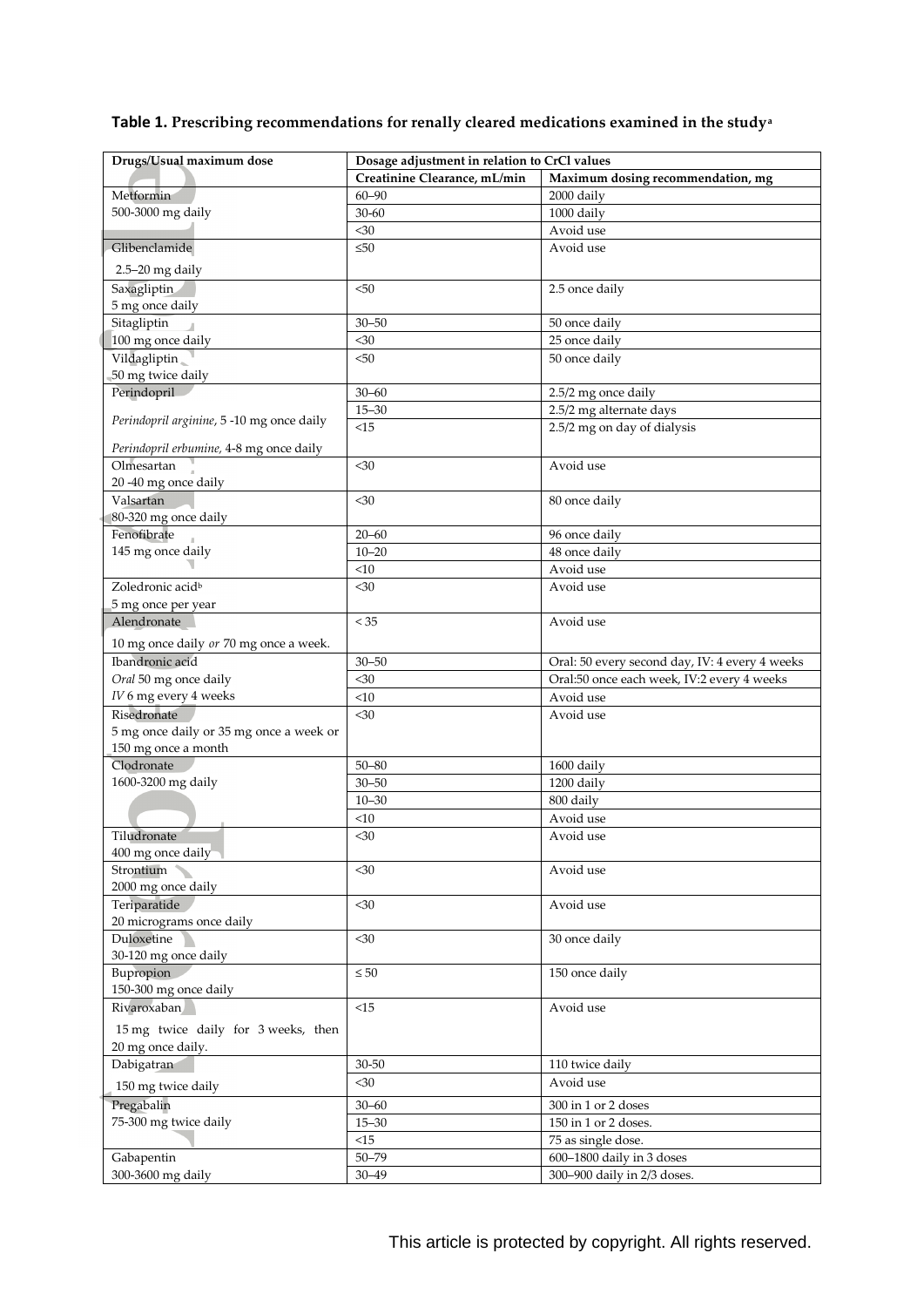|                                      | $15 - 29$ | 600 daily in 2/3 doses.      |  |  |  |  |  |
|--------------------------------------|-----------|------------------------------|--|--|--|--|--|
|                                      | <15       | 300 daily                    |  |  |  |  |  |
| Levetiracetam                        | $50 - 79$ | 500-1000 twice daily         |  |  |  |  |  |
| 250-1500 mg twice daily              | $30 - 49$ | 250-750 twice daily          |  |  |  |  |  |
|                                      | $30$      | 250-500 twice daily          |  |  |  |  |  |
| Memantine                            | $5 - 29$  | 10 once daily                |  |  |  |  |  |
| 5-20 mg daily.                       |           |                              |  |  |  |  |  |
| Paliperidone                         | $50 - 80$ | 6 once daily                 |  |  |  |  |  |
| 3-12 mg once daily                   | $30 - 50$ | 3 once daily/Avoid injection |  |  |  |  |  |
|                                      | $10 - 30$ | 3 once daily                 |  |  |  |  |  |
|                                      | <10       | Avoid use                    |  |  |  |  |  |
| Pramipexole                          | $20 - 50$ | 2.25 once daily              |  |  |  |  |  |
| 125 micrograms-1500 mg 3 times daily | <20       | 1.5 once daily               |  |  |  |  |  |
| Varenicline                          | $30$      | 1 daily                      |  |  |  |  |  |
| 0.5-2 mg once daily                  |           |                              |  |  |  |  |  |
| Solifenacin                          | $30$      | 5 once daily                 |  |  |  |  |  |
| 5-10 mg once daily                   |           |                              |  |  |  |  |  |
| Tolterodine                          | $30$      | 1 twice daily                |  |  |  |  |  |
| 1-2 mg twice daily                   |           |                              |  |  |  |  |  |

<sup>a</sup>All recommendations are based on the Australian Medicines Handbook <sup>b</sup>Indication for osteoporosis

UC Accept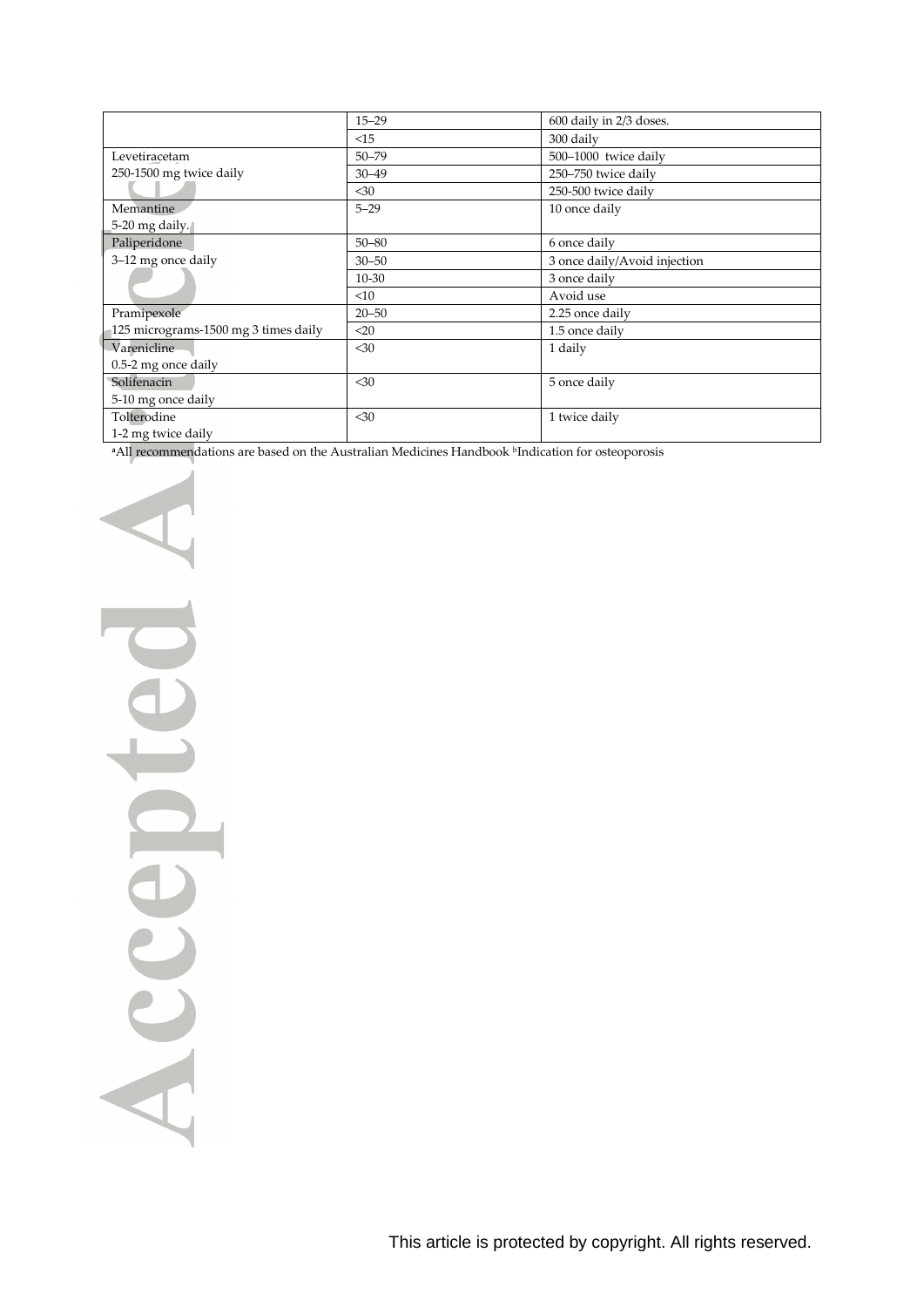| <b>Table 2. Patients' Characteristics</b> |  |
|-------------------------------------------|--|
|-------------------------------------------|--|

Accep

| <b>Characteristics</b>                       | Mean (SD) or $\%$ |
|----------------------------------------------|-------------------|
| Age, years                                   | 72.2(11)          |
|                                              | Range, 26:99      |
| $\geq 65$                                    | 84.3              |
| Female                                       | 59.5              |
| Weight (kg)                                  | 80.7 (20.9)       |
| Height (cm)                                  | 163.6(10.2)       |
| $SrCr$ (µmol/L)                              | 91.2(40.3)        |
| BMI, $\text{kg/m}^2$                         | 30(7)             |
| $>30$ kg/m2                                  | 45.1              |
| BSA, m <sup>2</sup>                          | 1.9(0.27)         |
| Cockcroft-Gault (mL/min)                     | 73.5 (38.9)       |
| MDRD eGFR (mL/min/1.73 m <sup>2</sup> )      | 71.8(25.4)        |
| $CKD-EPI$ eGFR (mL/min/1.73 m <sup>2</sup> ) | 66.2(21.2)        |

Note: values expressed as mean (standard deviation) Abbreviations: BSA- body surface area, BMI-body mass index CG, Cockcroft-gault equation using actual body weight; MDRD, Modification of Diet in Renal Disease Study equation; CKD-EPI Chronic Kidney Disease – Epidemiology Collaboration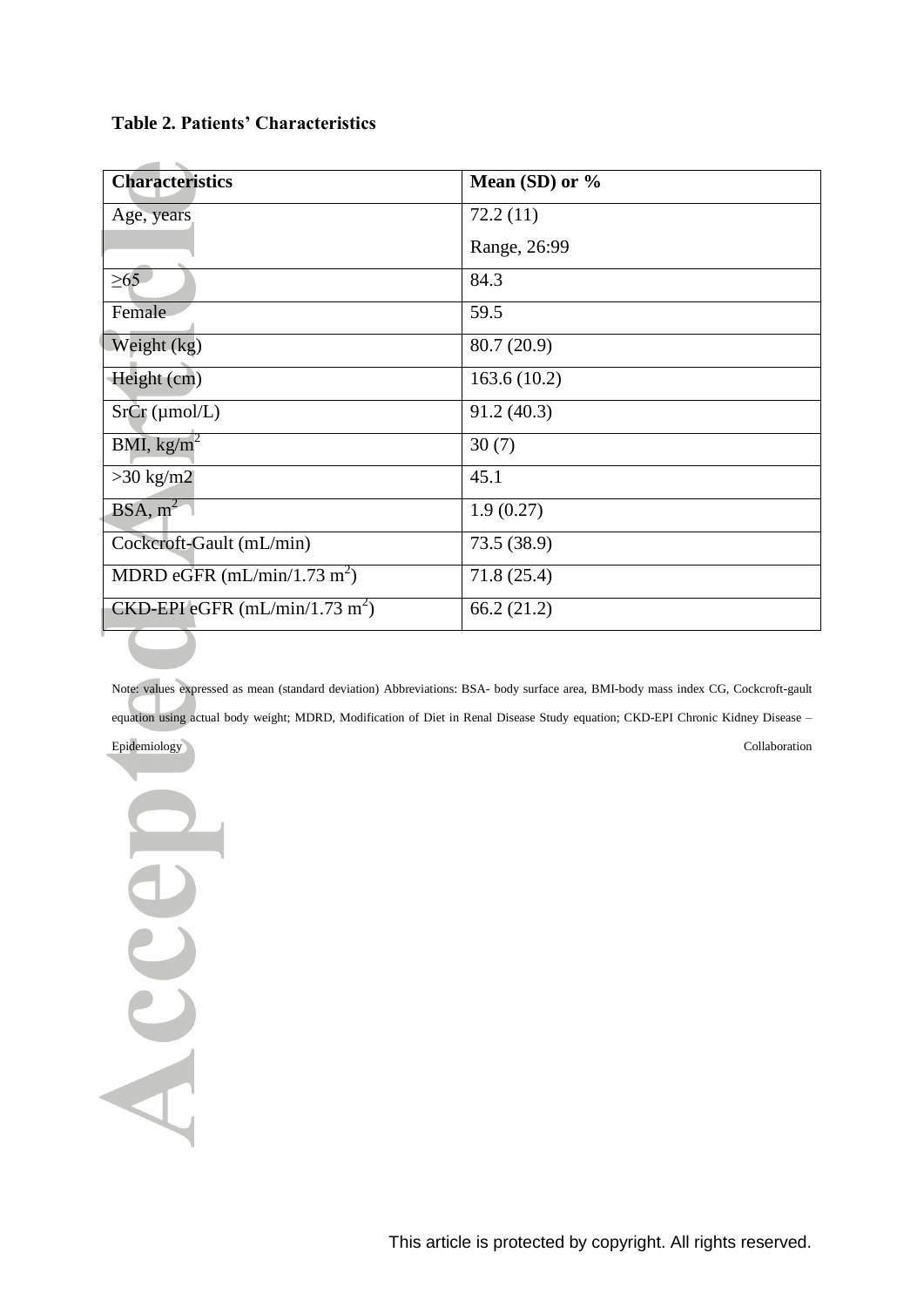|  |  | Table 3. Concordance in renal drug dosing among the renal function estimating equations <sup>#</sup> |
|--|--|------------------------------------------------------------------------------------------------------|
|  |  |                                                                                                      |

| <b>Drug/Dosing</b>      | ${\bf N}$       |                 | Cockcroft-               |                          |                 | <b>MDRD</b>     |                          |                 | MDRD*                    |                |                 | <b>CKD-EPI</b><br>(mL/min/1.73) |                          |                 |                 |                          |                                                              |          | <b>CKD-EPI*</b> |  | <b>Overall agreement (Fleiss</b> |  |
|-------------------------|-----------------|-----------------|--------------------------|--------------------------|-----------------|-----------------|--------------------------|-----------------|--------------------------|----------------|-----------------|---------------------------------|--------------------------|-----------------|-----------------|--------------------------|--------------------------------------------------------------|----------|-----------------|--|----------------------------------|--|
| Level                   | received        |                 | Gault                    |                          |                 | (mL/min/1.73)   |                          |                 | (mL/min)                 |                |                 |                                 |                          |                 |                 |                          | (mL/min)                                                     |          | Kappa)          |  |                                  |  |
|                         | this            |                 | (mL/min)                 |                          |                 | $m^2$ )         |                          |                 |                          |                |                 | $m^2$ )                         |                          |                 |                 |                          | CG vs                                                        | CG vs    |                 |  |                                  |  |
|                         | dose            | <b>NR</b>       | IA                       | $\mathbf{A}$             | <b>NR</b>       | IA              | $\mathbf{A}$             | <b>NR</b>       | IA                       | $\mathbf{A}$   | <b>NR</b>       | IA                              | $\mathbf{A}$             | NR              | IA              | $\mathbf{A}$             | <b>MDRD</b> vs                                               | MDRD* vs |                 |  |                                  |  |
|                         |                 |                 |                          |                          |                 |                 |                          |                 |                          |                |                 |                                 |                          |                 |                 |                          | <b>CKD-EPI</b>                                               | CKD-EPI* |                 |  |                                  |  |
| Dosing Level (1)        |                 |                 |                          |                          |                 |                 |                          |                 |                          |                |                 |                                 |                          |                 |                 |                          |                                                              |          |                 |  |                                  |  |
| Alendronate             | 253             | 219             | 34                       | $\overline{\phantom{a}}$ | 244             | $\overline{9}$  | $\blacksquare$           | 242             | 11                       | $\blacksquare$ | 238             | 15                              | $\overline{\phantom{a}}$ | 236             | 17              | $\overline{\phantom{a}}$ | 0.51                                                         | 0.60     |                 |  |                                  |  |
| Risedronate             | 201             | 186             | 15                       | $\overline{\phantom{a}}$ | 199             | $\overline{2}$  | $\overline{\phantom{a}}$ | 195             | 6                        | $\blacksquare$ | 194             | $\overline{7}$                  | $\overline{\phantom{a}}$ | 192             | 9               | $\overline{\phantom{a}}$ | 0.33                                                         | 0.62     |                 |  |                                  |  |
| Strontium               | 69              | $\overline{61}$ | 8                        | $\overline{\phantom{a}}$ | $\overline{67}$ | $\overline{2}$  | $\overline{\phantom{a}}$ | $\overline{66}$ | $\overline{3}$           | $\blacksquare$ | $\overline{67}$ | $\overline{2}$                  | $\overline{\phantom{a}}$ | $\overline{66}$ | $\overline{3}$  | $\overline{\phantom{a}}$ | 0.46                                                         | 0.61     |                 |  |                                  |  |
| Duloxetine              | $\overline{74}$ | 68              | $\overline{4}$           | $\mathbf{2}$             | 71              | $\overline{2}$  | $\mathbf{1}$             | 72              | $\overline{2}$           | $\overline{a}$ | 70              | 3                               | $\mathbf{1}$             | 70              | $\mathfrak{Z}$  | $\mathbf{1}$             | 0.75                                                         | 0.62     |                 |  |                                  |  |
| <b>Dosing Level (2)</b> |                 |                 |                          |                          |                 |                 |                          |                 |                          |                |                 |                                 |                          |                 |                 |                          |                                                              |          |                 |  |                                  |  |
| Sitagliptin             | 126             | 94              | $\overline{22}$          | $\overline{10}$          | 103             | $\overline{14}$ | 9                        | 105             | $\overline{12}$          | 9              | 100             | $\overline{16}$                 | $\overline{10}$          | 102             | $\overline{14}$ | $\overline{10}$          | 0.71                                                         | 0.82     |                 |  |                                  |  |
| Dabigatran              | 48              | 35              | $\overline{\phantom{a}}$ | 13                       | 40              | $\mathbf{1}$    | $\tau$                   | 42              | $\overline{\phantom{a}}$ | 6              | 38              | $\mathbf{1}$                    | 9                        | 40              | $\mathbf{1}$    | $\overline{7}$           | 0.51                                                         | 0.57     |                 |  |                                  |  |
| Dosing level (3)        |                 |                 |                          |                          |                 |                 |                          |                 |                          |                |                 |                                 |                          |                 |                 |                          |                                                              |          |                 |  |                                  |  |
|                         |                 |                 |                          |                          |                 |                 |                          |                 |                          |                |                 |                                 |                          |                 |                 |                          |                                                              |          |                 |  |                                  |  |
|                         |                 |                 |                          |                          |                 |                 |                          |                 |                          |                |                 |                                 |                          |                 |                 |                          | This article is protected by copyright. All rights reserved. |          |                 |  |                                  |  |
|                         |                 |                 |                          |                          |                 |                 |                          |                 |                          |                |                 |                                 |                          |                 |                 |                          |                                                              |          |                 |  |                                  |  |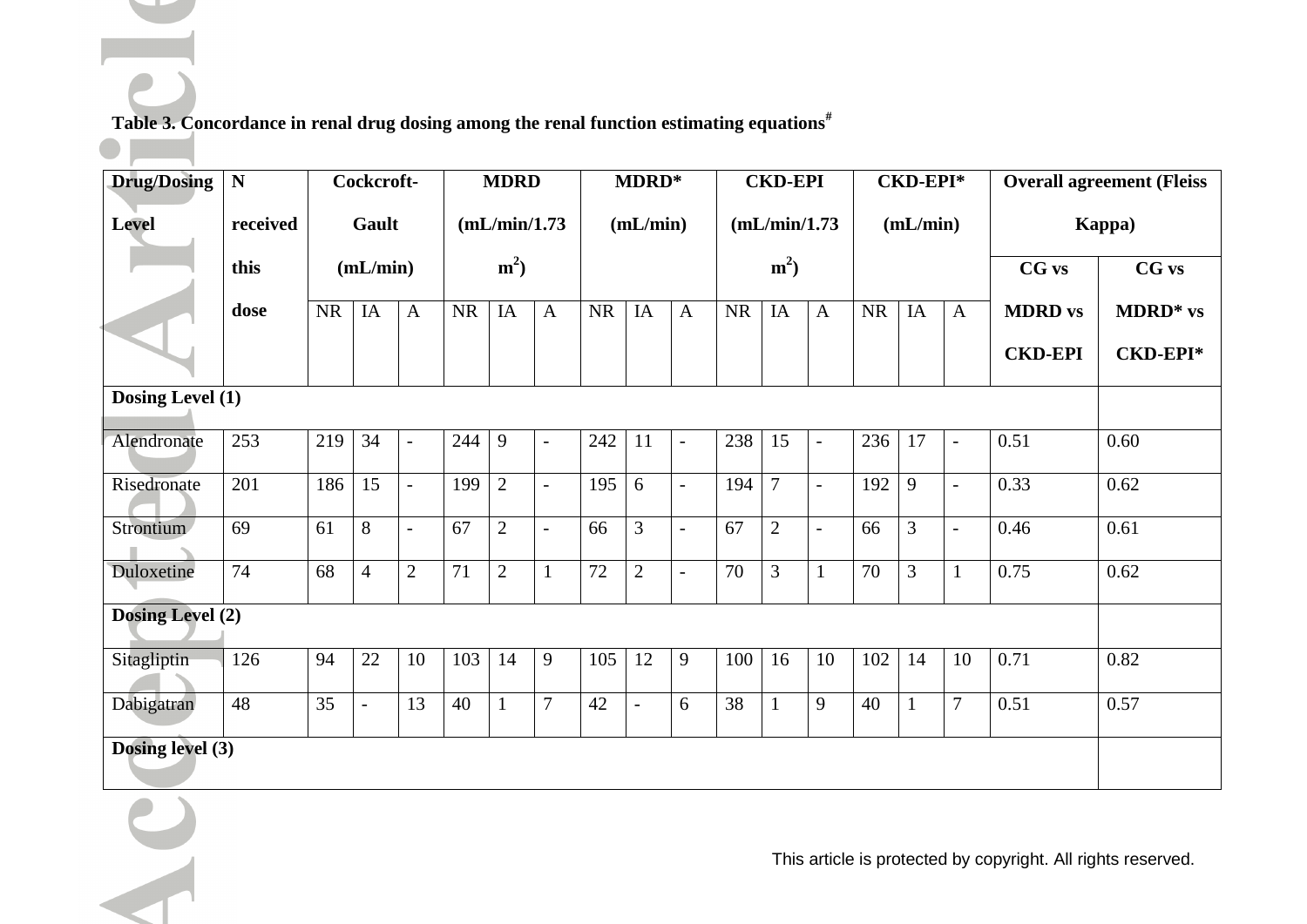| Perindopril             | 620 | 296 | 240 | 84  | 376 | 185            | 59  | 411 | 157 | 52  | 331 | 218            | 71  | 374 | 179 | 67  | 0.69 | 0.73                                                                                                                                            |
|-------------------------|-----|-----|-----|-----|-----|----------------|-----|-----|-----|-----|-----|----------------|-----|-----|-----|-----|------|-------------------------------------------------------------------------------------------------------------------------------------------------|
|                         |     |     |     |     |     |                |     |     |     |     |     |                |     |     |     |     |      |                                                                                                                                                 |
| Fenofibrate             | 150 | 96  | 33  | 21  | 85  | 43             | 22  | 101 | 31  | 18  | 78  | 49             | 23  | 96  | 33  | 21  | 0.74 | 0.77                                                                                                                                            |
| Metformin               | 956 | 377 | 133 | 446 | 232 | 173            | 551 | 402 | 113 | 441 | 335 | 198            | 423 | 371 | 128 | 457 | 0.58 | 0.68                                                                                                                                            |
| Pregabalin              | 68  | 31  | 4   | 33  | 36  | $\overline{2}$ | 30  | 45  | -1  | 22  | 33  | 3              | 32  | 41  |     | 26  | 0.21 | 0.64                                                                                                                                            |
| <b>Dosing Level (4)</b> |     |     |     |     |     |                |     |     |     |     |     |                |     |     |     |     |      |                                                                                                                                                 |
| Gabapentin              | 63  | 18  |     | 38  | 15  | 4              | 44  | 26  | 2   | 35  | 14  | $\overline{2}$ | 47  | 22  | 5   | 36  | 0.54 | 0.57                                                                                                                                            |
|                         |     |     |     |     |     |                |     |     |     |     |     |                |     |     |     |     |      | A-appropriate dose, IA- inappropriate dose that is defined as inappropriately high dose and contraindicated prescriptions, NR-dose modification |
| not required            |     |     |     |     |     |                |     |     |     |     |     |                |     |     |     |     |      |                                                                                                                                                 |

\*not normalised to body surface area

CCC

سمال

#Dosing level refers to the number of kidney function categories for dose adjustment as specified in AMH.

The last column shows the Fleiss Kappa value which indicates the level of concordance among the three equations CG, MDRD, CKD-EPI (both

normalised for BSA and non-normalised for BSA) in dosing of the renally cleared drugs.